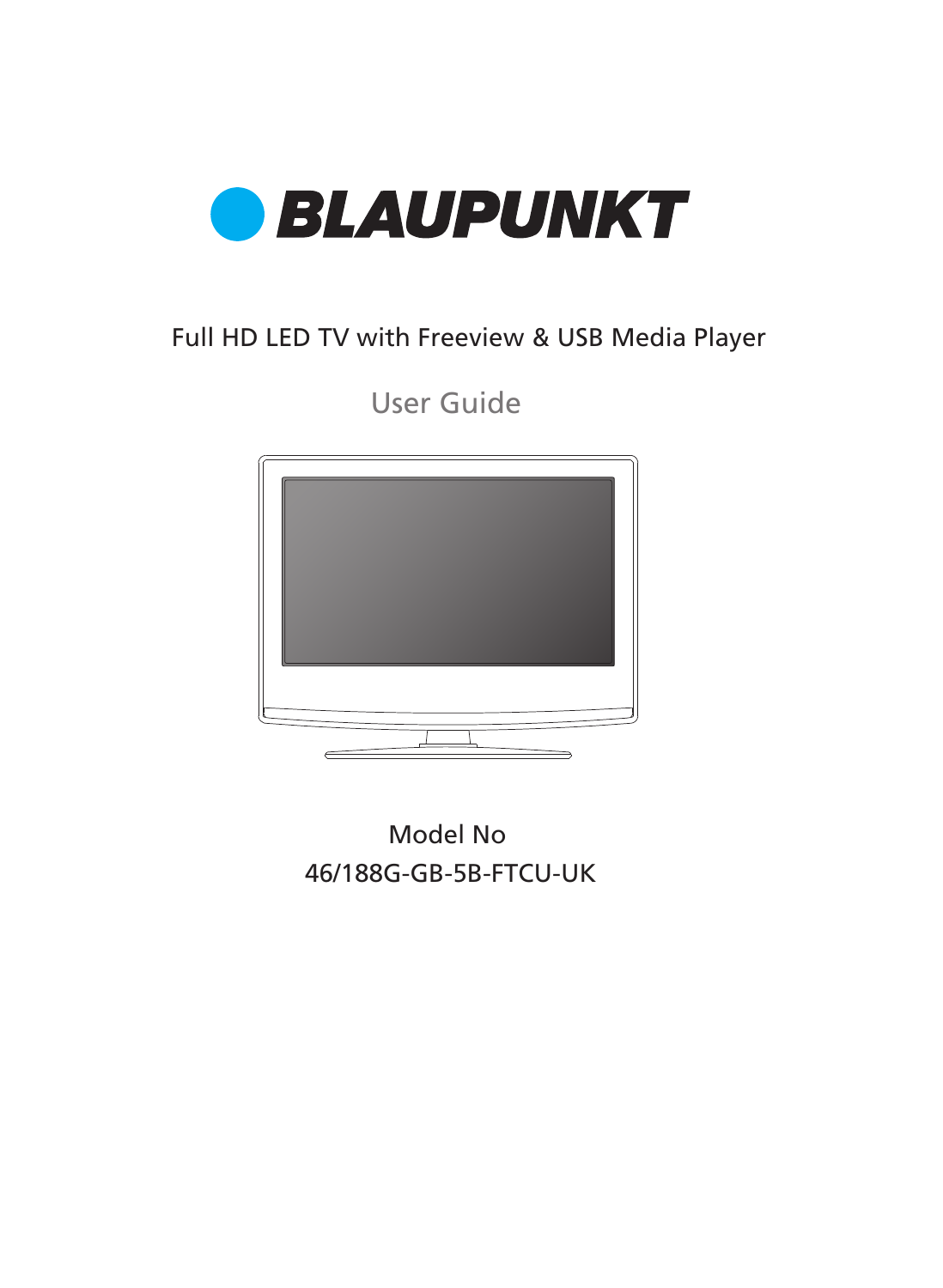### **Important safety instructions**



**Please, read these safety instructions and respect the following warnings before the appliance is operated:**

- $\bullet$  This TV with the weight of more than 20 kg must be lifted and carried by at least two people.
- Be careful! This TV does not contain any parts which could be repaired by the user. In case of a fault, contact the producer or the authorized service. The contact with certain parts inside the appliance might endanger your life. The guarantee is not provided for the faults caused by non-professional interactions!
- $\bullet$  Do not remove the rear part of the appliance.

In order to prevent fire spread, always keep candles and other open flames away from this product.



- $\blacktriangleright$  This appliance is designed for receiving and reproduction of video and sound signals. Any other use is strictly forbidden.
- $\blacktriangleright$  The ideal distance to watch TV is approximately five times the diagonal of the screen. The light striking upon the screen from other light sources can cause reflections and make the quality of the picture worse.
- $\bullet$  Please, ensure the sufficient ventilation and appropriate distance of the appliance from other pieces of furniture.
- $\blacktriangleright$  The TV set is designed exclusively for the operation in a dry place. When using the appliance outside, please, make sure it is protected against moisture (rain, splashing water). Never expose the appliance to moisture.
- $\bullet$  Do not place any containers with water on the appliance, such as vases, etc. These containers might get pushed over, which would endanger electric safety. Place the appliance exclusively on flat and stable surfaces. Do not place any objects such as newspaper or blankets, etc. on or under the appliance.
- Make sure the appliance does not stand on any power cables as they might get damaged. Mobile phones and other devices such as WLAN adapters, monitoring cameras with wireless signal transmission, etc. might cause electromagnetic interference and they should not be placed near the appliance.
- Do not place the appliance near heating elements or in a place with direct sunshine as it has a negative effect on cooling of the appliance. Heat storage is dangerous and it

can seriously reduce the lifetime of the appliance. In order to ensure the safety, ask the qualified person to remove the dirt from the appliance.

- Try to prevent the mains cable or (if it is part of delivery) mains adapter damage. The appliance can only be connected with a supplied mains cable/adapter.
- $\blacktriangleright$  Storms are dangerous for all electric appliances. If the mains or aerial wiring is struck by the lightening, the appliance might get damaged, even if it is turned off. Thus you should disconnect all the cables and connectors of the appliance before the storm.
- $\bullet$  To clean the screen of the appliance use only a damp and soft cloth. Use only clean water, never detergents or in no case dissolvents.

#### **Warning:**

- Never connect any external devices to a live appliance. Switch off not only the TV but also the devices which are being connected! Plug the appliance plug into the wall outlet after connecting the external devices and the aerial!
- Always make sure there is free access to the appliance main switch and to its mains plug.
- $\blacktriangleright$  The appliance is not designed for a use in a workplace fitted with monitors.
- $\blacktriangleright$  The systematic use of headphones at high volume might lead to irreversible hearing damage.
- Ensure environmental disposal of this appliance and any components including batteries. When in doubt, please, contact your local authority for details of recycling.
- While installing the appliance, do not forget that furniture surfaces are treated with various varnishes, plastics, etc. or they might be polished. The additions contained in these products might cause destruction of base material of appliance stand. This will result in the holdovers of this material stuck to the furniture surface, which are difficult to remove, if not even impossible.
- The screen of your TV responds to the top quality requirements and it was checked in details for accidental faulty pixels several times. Due to the technological properties of the manufacturing process, it is not possible to eliminate the existence of a small number of faulty points on the screen for 100% (even with maximum care while production provided). These faulty pixels are not considered faults in terms of guarantee conditions, if their extent is not greater than the boundaries defined by DIN norm.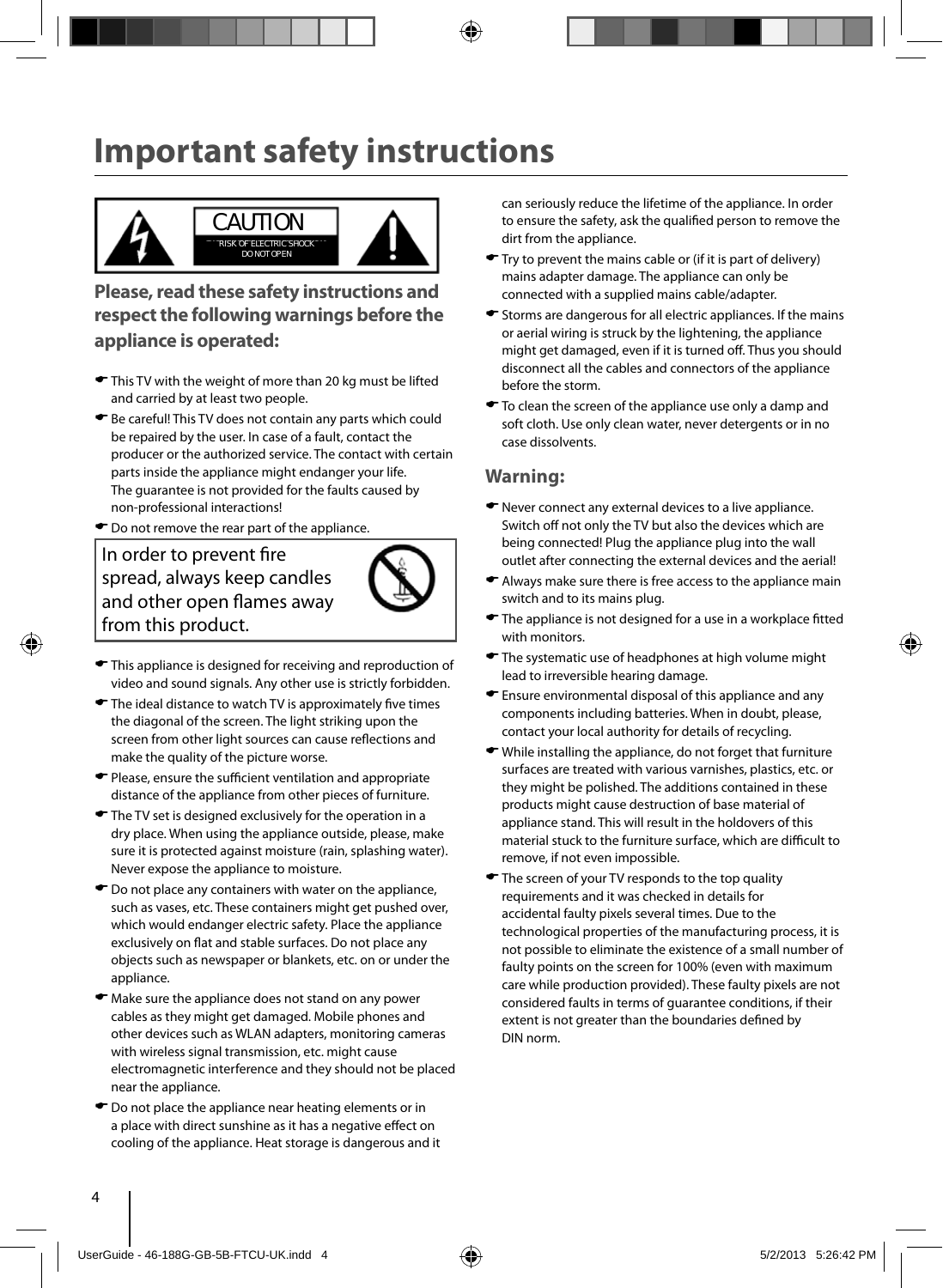### **Important information regarding use of video games, computers, captions and other fi xed image displays.**

- $\bullet$  The extended use of fixed image program material can cause a permanent "shadow image " on LCD screen (this is sometimes incorrectly referred to as "burnout to the screen" ). This shadow image is then permanently visible on the screen in the background. It is a partly irreversible damage. You can avoid such a damage by respecting the following instructions:
- $\bullet$  Reduce the brightness/contrast setting to a minimum viewing level.
- $\bullet$  Do not display the fixed image for a long period of time. Avoid displaying of:
	- » Teletext time and charts,
	- » TV/DVD menu, e.g. DVD contents,
	- » In the "Pause" mode (hold): Do not use this mode for a long time, e.g. while watching a DVD or a video.
	- » Turn off the appliance if you are not using it.

#### **Batteries**

- Observe the correct polarity when inserting the batteries.
- $\bullet$  Do not expose batteries to high temperatures and do not place them on locations where the temperature might increase quickly, e.g. near the fire or on the direct sunshine.



- $\bullet$  Do not expose batteries to excessive radiant heat, do not throw them into the fire, do not disassemble them and do not try ato recharge unrechargeable batteries. They could leak out or explode.
	- » Never use different batteries together or mix new and old ones.
	- » Dispose of batteries in an environmentally friendly way.
	- » Most of the EU countries regulate the disposal of batteries by law.

#### **Product disposal**

Waste electrical products should not be disposed of with household waste. Separate disposal facilities exist. Check with your Local Authority or retailer for recycling advice.

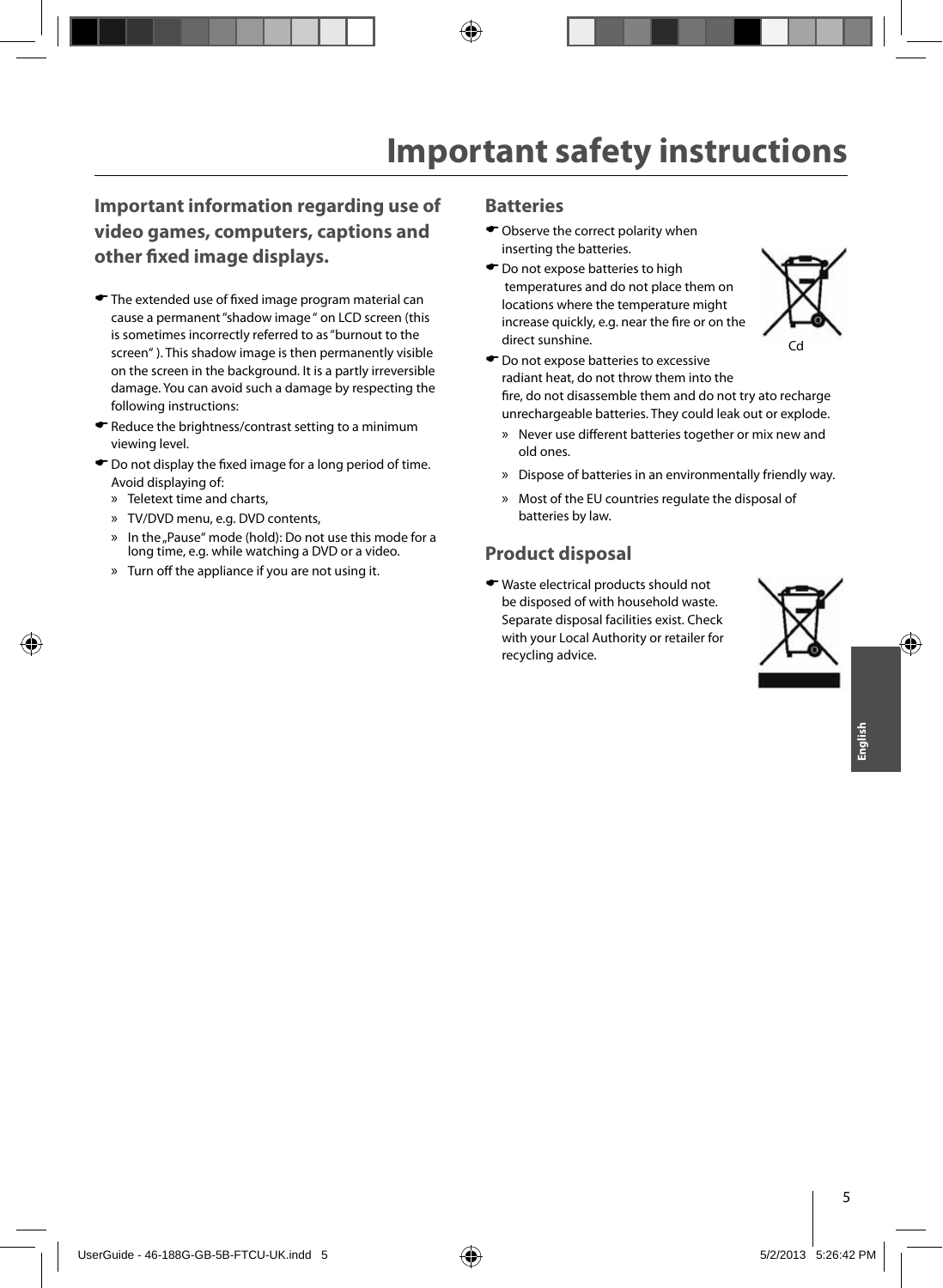# **Contents**

| TV buttons & Source menu $\ldots \ldots \ldots \ldots \ldots \ldots \ldots \ldots \ldots \ldots \ldots 11$ |  |
|------------------------------------------------------------------------------------------------------------|--|
|                                                                                                            |  |
|                                                                                                            |  |
|                                                                                                            |  |
|                                                                                                            |  |
|                                                                                                            |  |
|                                                                                                            |  |
|                                                                                                            |  |
|                                                                                                            |  |
|                                                                                                            |  |
|                                                                                                            |  |
|                                                                                                            |  |
|                                                                                                            |  |
|                                                                                                            |  |
| Operating the TV with a universal or Sky (bskyb) remote control $22$                                       |  |
|                                                                                                            |  |
|                                                                                                            |  |
|                                                                                                            |  |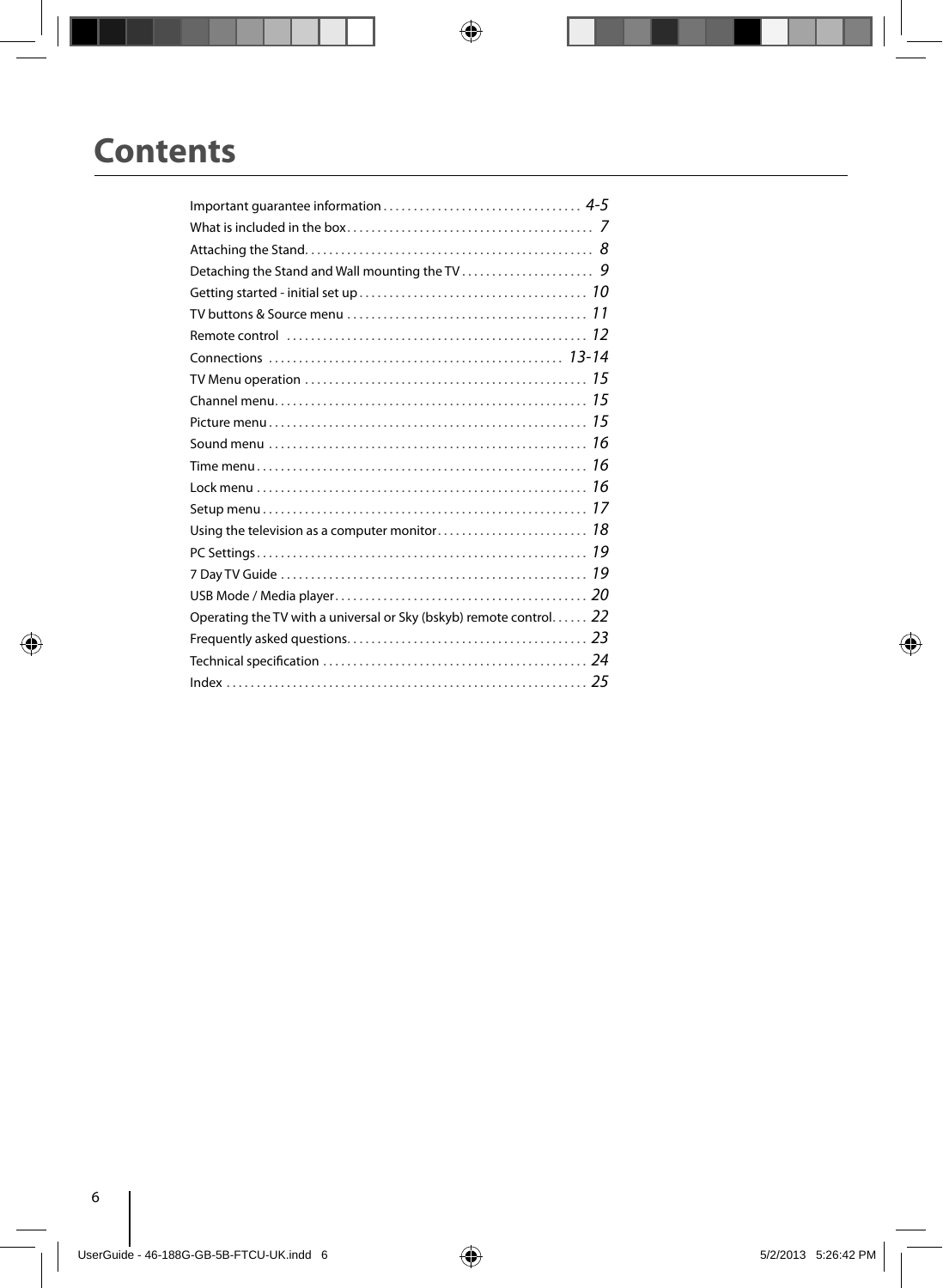### Accessories

Supply of this TV includes following parts:



Please save your packaging as you will need this in the event of warranty/service repair or support. We are unable to carry out warranty/service if you are unable to package it correctly. The safest way to package your item in the event of warranty/service repair is in it's original box/packaging.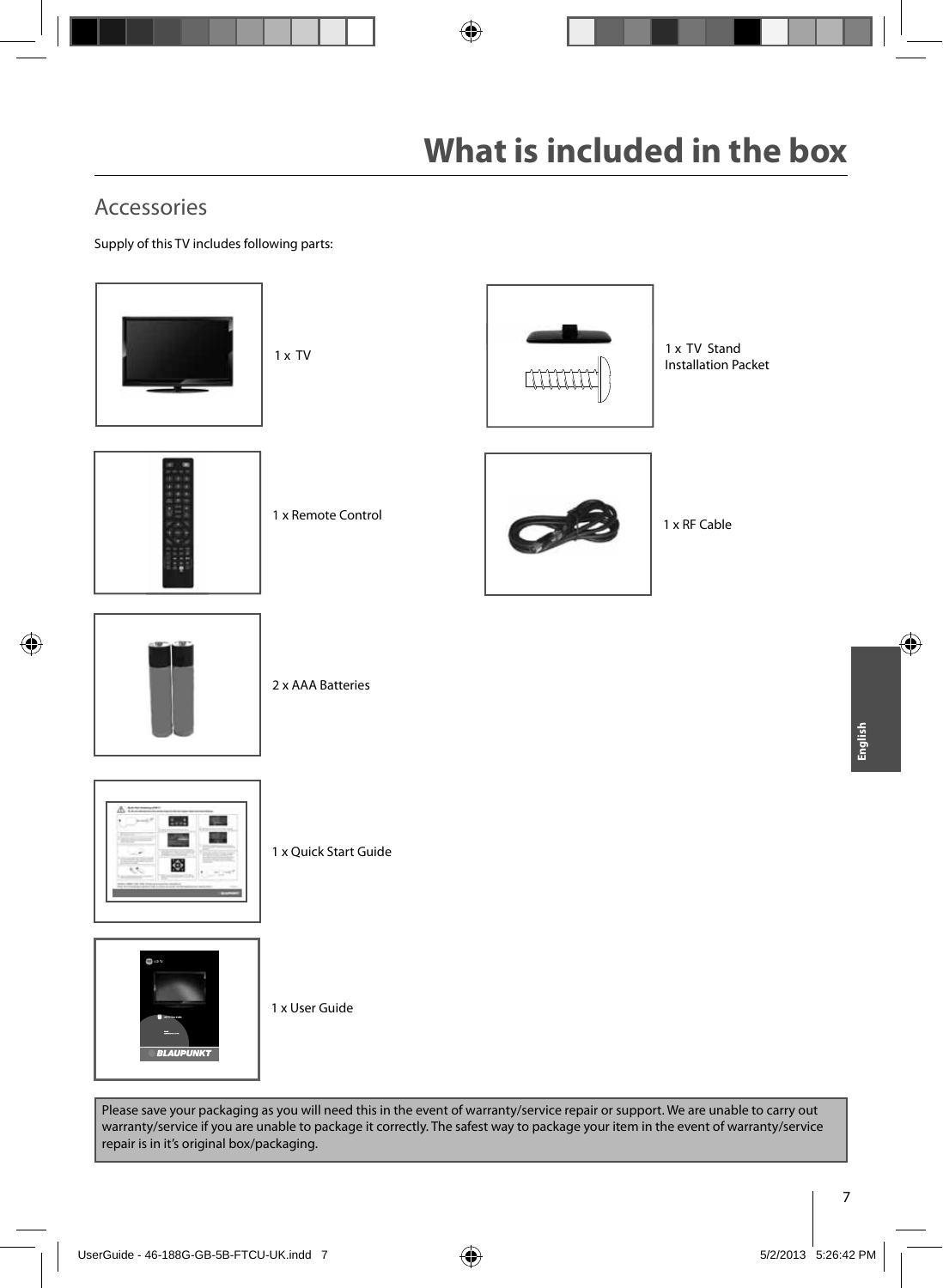# **Attaching the stand**

To complete the stand installation you will need a Phillips screw driver.

Place the TV set on a flat and clean surface with the panel facing downwards to avoid damage.



**(fig.1)** Attach the stand neck to the rear of the TV set. **(fig.2)** Secure the neck to the TV by using



the 6 x M(4x14) screws provided



**(fig.3)** Attach the neck to the stand base. **(fig4)** Secure the neck to the base using

the 5 x ST(4x25) screws provided.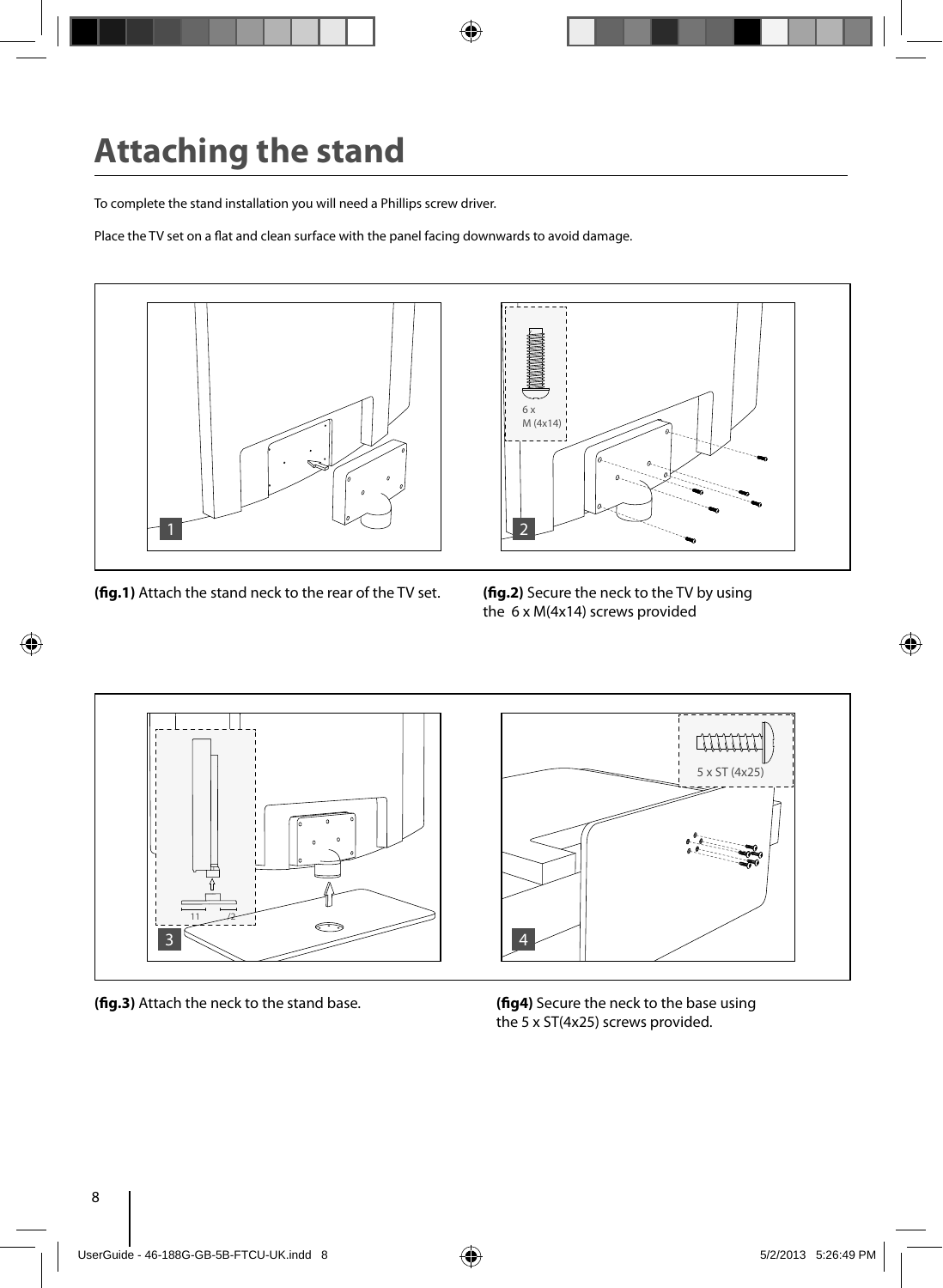To detach the stand please remove the 6 screws highlighted below and remove the stand from the rear of the TV set.



### **Wall mounting the TV**

- 1. Remove the four screws
- 2. The wall mount can now be easily attached to the mounting holes on the rear of the TV. These holes are indicated in the picture below.



For optimum viewing, if wall mounting the TV higher than eye level, the TV should be tilted downwards so that the TV's screen is 'face on'. See fig 1 and 2

Important - If you mount this television on the wall, use only the screws holes for wall mounting. Using other screws can cause irreparable damage to internal components.

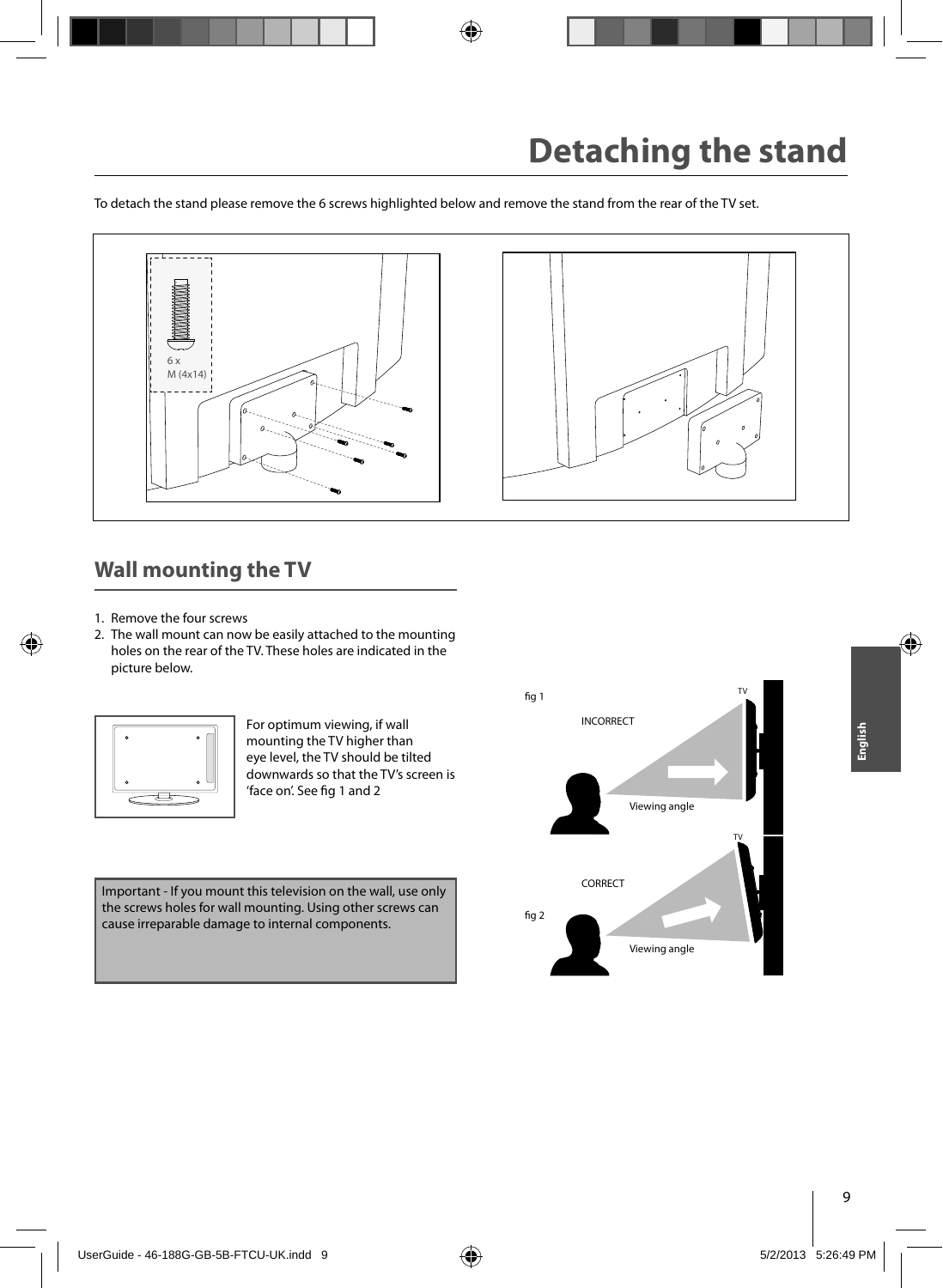# **Getting started - initial set up**

- 1. Using the RF cable supplied, connect the TV to the TV Aerial wall socket (Fig A).
- 2. Connect the power cable to the Electrical outlet (Fig B).



3. Turn on the device with marked ON/OFF switch



4. Insert the batteries supplied into the Remote control and press the Standby button to power on the TV.



### **How to connect a signal booster**

5. You will now be welcomed with the initial set-up screen. If it does not appear, on the remote control, please press [MENU] then 8-8-8-8 and the menu will appear. Press OK on the remote control and tuning will start.



6. After tuning the following screen will appear.

| <b>Auto Tuning Status</b>                                                                                                                                                                                                                                                           |
|-------------------------------------------------------------------------------------------------------------------------------------------------------------------------------------------------------------------------------------------------------------------------------------|
| Analogue Channels found                                                                                                                                                                                                                                                             |
| Digital Channels found                                                                                                                                                                                                                                                              |
| Radio Channels found<br>                                                                                                                                                                                                                                                            |
| Data Channels found<br>$\cdots$                                                                                                                                                                                                                                                     |
| Congratulations. You have completed<br>the tuning process. Press OK to Exit.                                                                                                                                                                                                        |
| Note: If not all the channels were found, please try<br>connnecting a signal booster between the TV's RF input and<br>your TV aerial wall socket to improve the signal quality being<br>received by the TV. Alternatively, upgrade your Aerial to a<br>'High Gain' digital version. |
|                                                                                                                                                                                                                                                                                     |



If you are missing channels, the reason for this is likely to be signal strength, you should consider connecting signal booster and re-tuning the TV.

As part of our ongoing development to reduce power consumption, we have added an extra function to this Television called 'Ecohome' (you will see this during the fi rst time installation set up). Power consumption using the Ecohome function is approximately 15% lower than some other modes. The picture brightness is reduced using the Ecohome function. If this function is not suitable for your viewing environment, you can select other modes as necessary. (Please note, 'Professional' mode is for optimum default picture settings, however, power consumption is approximately 15% higher than 'Ecohome' mode) Please refer to the user guide section 'Picture settings' in order to change the mode to one that maybe more suitable for your environment. There is also a shortcut button on the remote control called 'P-Mode' should you wish to change to another mode.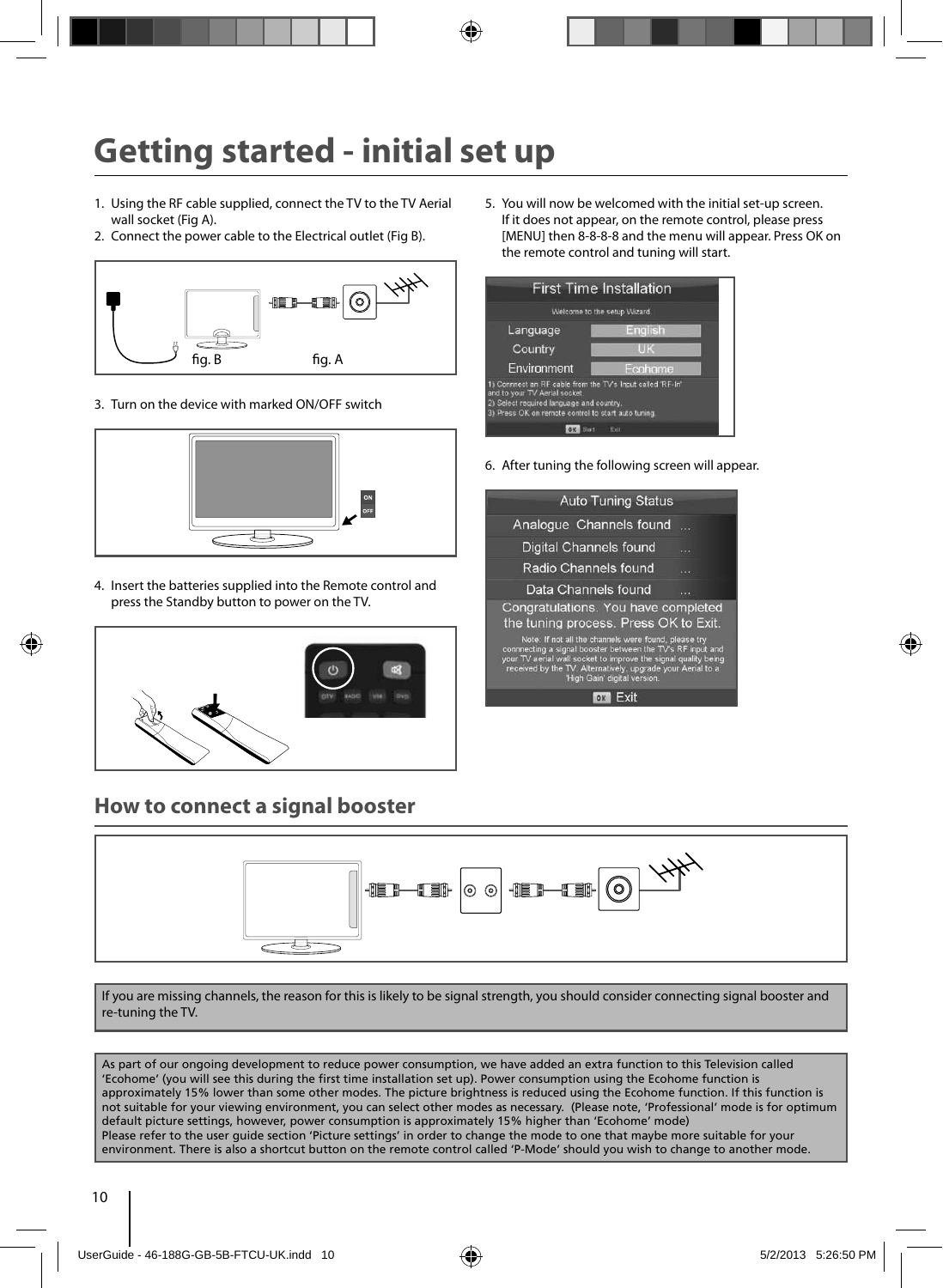#### TV with USB

|                | Volume up and menu right             |
|----------------|--------------------------------------|
| $\overline{2}$ | Volume down and menu left            |
| 3              | Programme/Channel up and menu up     |
| 4              | Programme/Channel down and menu down |
| 5              | Displays Menu/OSD                    |
| 6              | Displays the input source menu       |
|                | <b>Standby Power On/Off</b>          |



# **1 6 7**

#### Choosing Mode Input/Source

To switch between the different input/connections.

a) Using the buttons on the remote control:

- 1. Press [SOURCE/ AV] The source menu will appear.
- 2. Press [▼] or [▲] to select the input you require.
- 3. Press [OK].

b) Using the buttons on the Television:

- 1. Press [SOURCE].
- 2. Scroll up / down using CH+/ CH- buttons to the input/ source you require.
- 3. Press Vol+ to change input/source to the one selected.

| <b>Input Source</b> |  |
|---------------------|--|
| <b>FREEVIEW</b>     |  |
| <b>ANALOGUE</b>     |  |
| <b>SCART</b>        |  |
| <b>COMPONENT</b>    |  |
| <b>VGA/PC</b>       |  |
| HDMI <sub>1</sub>   |  |
| HDMI <sub>2</sub>   |  |
| HDMI <sub>3</sub>   |  |
| <b>VIDEO</b>        |  |
| <b>USB MEDIA</b>    |  |
|                     |  |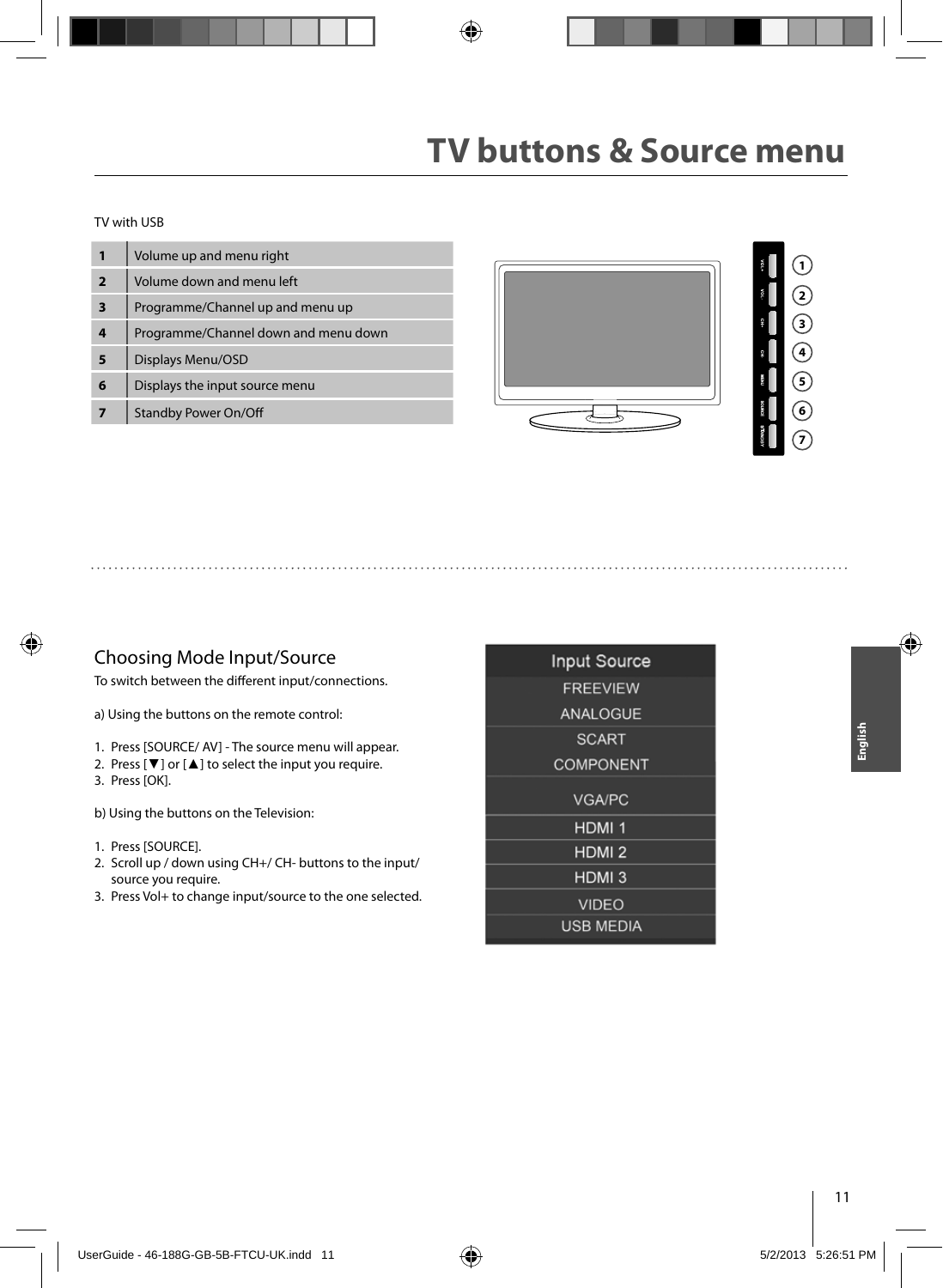# **Remote control**

### **TV with USB**

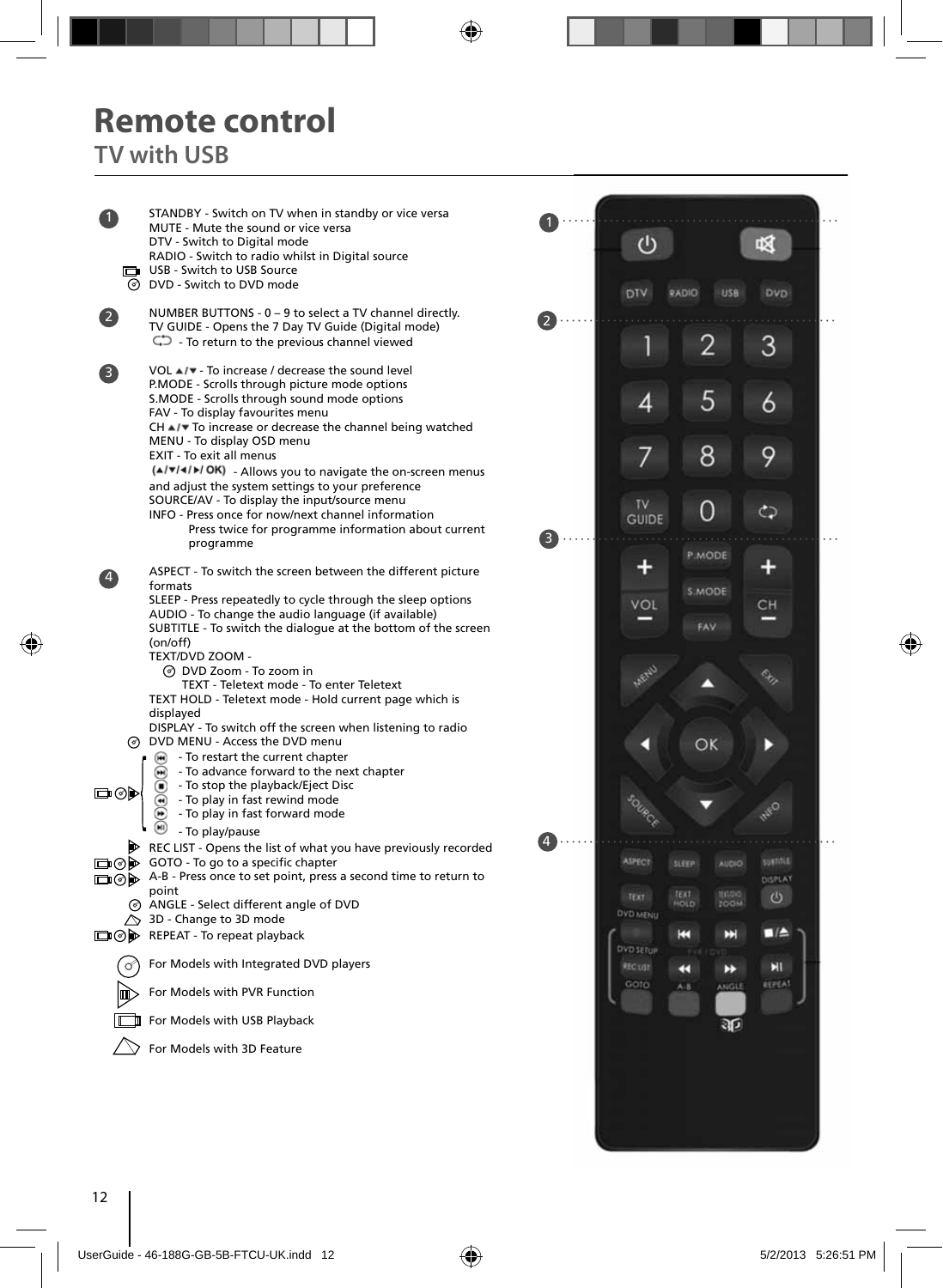### Connections

|                         | <b>COAX Audio Out</b> | <b>Digital Coax Output</b>                   | 8  | <b>EARPHONE</b>         | 3.5mm Earphone Output |
|-------------------------|-----------------------|----------------------------------------------|----|-------------------------|-----------------------|
| $\overline{2}$          | <b>USB</b>            | Port USB                                     | 9  | HDMI <sub>1</sub> in    | <b>HDMI</b> input     |
| $\overline{\mathbf{3}}$ | HDMI3 in              | <b>HDMI</b> input                            | 10 | HDMI <sub>2</sub> in    | <b>HDMI</b> input     |
| $\overline{4}$          | CI Card IN            | Common Interface Module Input                | 11 | <b>SCART</b>            | <b>SCART</b> input    |
| 5                       | Video-CVBS            | Video Input & Audio input (Video<br>& YPbPr) | 12 | <b>VGA(PC) Audio in</b> | 3.5mm PC Audio in     |
| 6                       | <b>R/L Audio In</b>   | R/L Audio Input                              | 13 | <b>VGA(PC) In</b>       | <b>VGA-PC input</b>   |
|                         | <b>YPbPr</b>          | Component HD Input                           | 14 | <b>RF</b> In            | <b>RF</b> Input       |

| <b>Digital Coax Output</b>                   | 8  | <b>EARPHONE</b>         | 3.5mm Earphone Output |
|----------------------------------------------|----|-------------------------|-----------------------|
| Port USB                                     | 9  | HDMI <sub>1</sub> in    | <b>HDMI</b> input     |
| <b>HDMI</b> input                            | 10 | HDMI <sub>2</sub> in    | <b>HDMI</b> input     |
| Common Interface Module Input                | 11 | <b>SCART</b>            | <b>SCART</b> input    |
| Video Input & Audio input (Video<br>& YPbPr) | 12 | <b>VGA(PC) Audio in</b> | 3.5mm PC Audio in     |
| R/L Audio Input                              | 13 | VGA(PC) In              | <b>VGA-PC input</b>   |
| Component HD Input                           | 14 | <b>RF</b> In            | <b>RF</b> Input       |

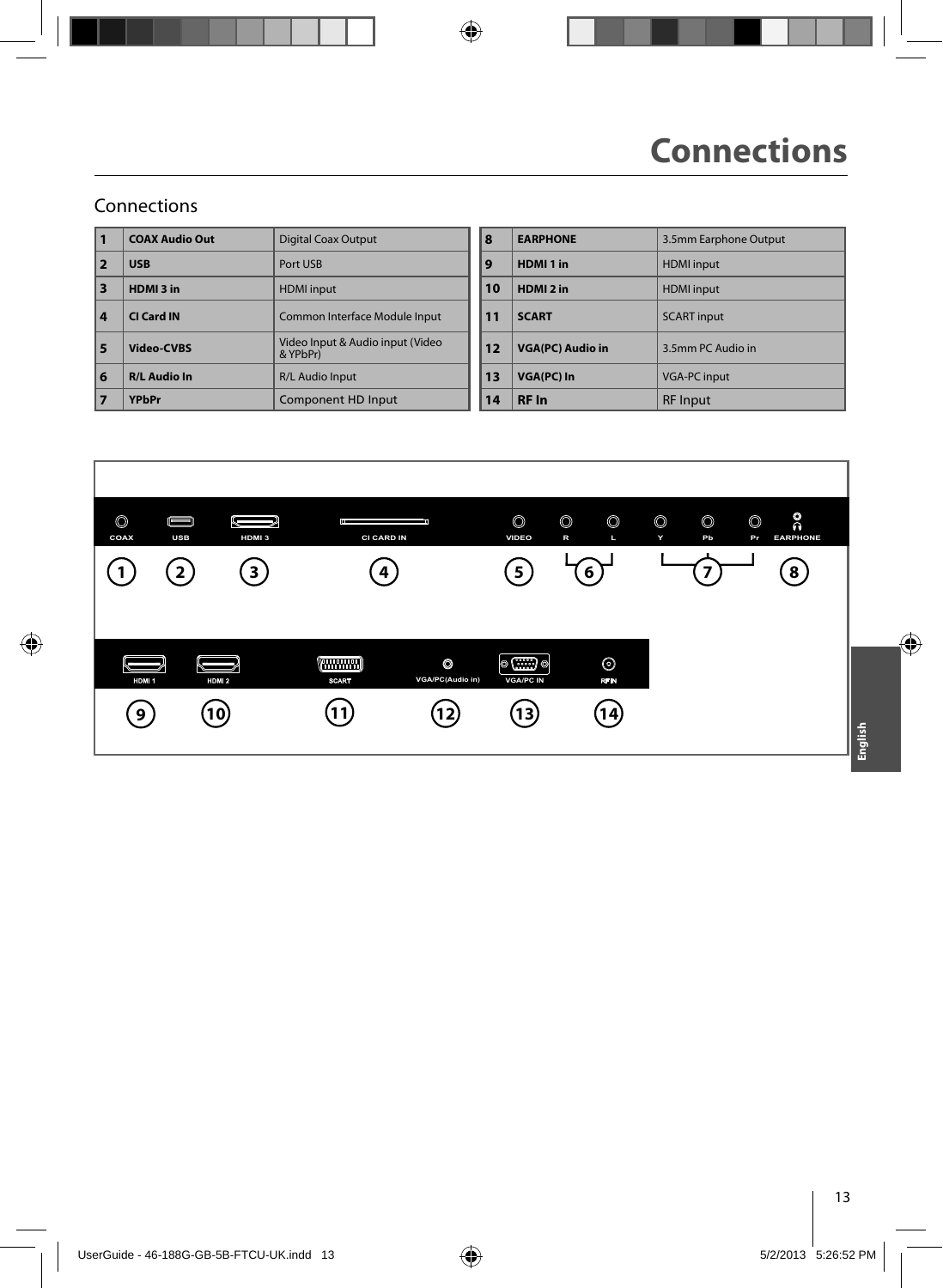### Connecting a DVD Player/Recorder, Video Recorder or Cable/Satellite Box

TVs Input/Source should be set to SCART.



### Connecting a Camcorder, Camera or Games Console

TVs Input / Source should be set to Video.



### Connecting a High Definition (HD) Device

Option 1 - via HDMI to HDMI cable

A HDMI cable can output both video and audio and enables you to enjoy digital-quality video and audio with minimal loss of quality.

TVs Input/Source should be set to HDMI.



Option 2 - via Component cable.

If you are supplied with a cable from the device which has RED, GREEN, BLUE, RED & WHITE connectors you must use included YPbPr to MINI YPbPr cable adaptor to connect via Component (for picture) and by phono cable (for sound). TVs Input / Source should be set to Component.

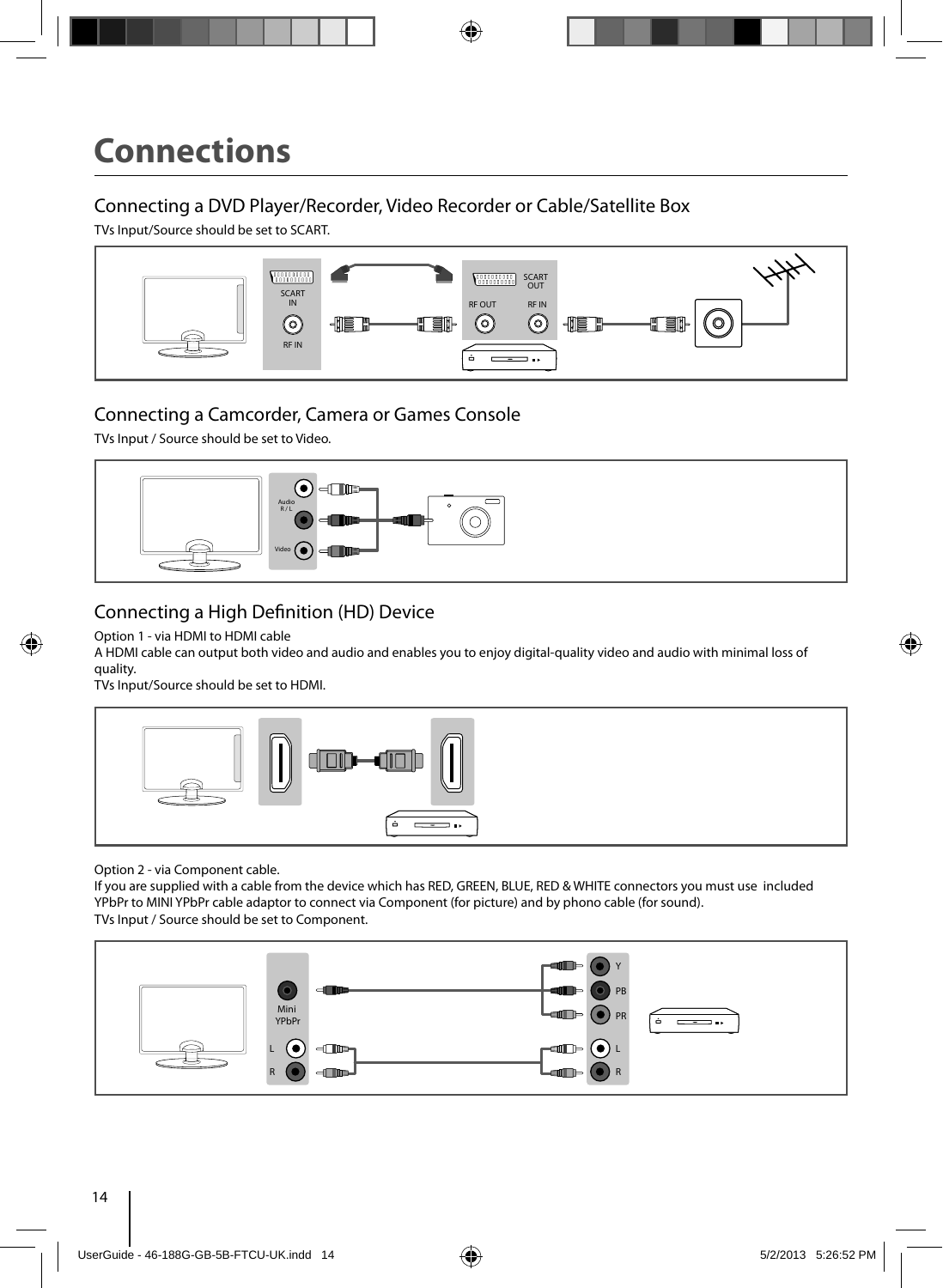### **TV Menu Operation**

To access this menu, press the [MENU] button on the remote control. To enter a menu press [OK]



If you wish to make changes to any of the default settings, use the scroll (▲/▼/◀/▶) buttons. To confirm any

settings press [OK] button.

To exit this menu at anytime, press [EXIT] button.

### **Channel menu**



**Auto Tuning** - Allows you to retune the television for all digital channels, digital radio stations and analogue channels.

**ATV Manual Tuning** - Allows you to manually tune your analogue signal.

**Freeview Manual Tuning** - Allows you to manually tune your digital signal.

**Programme Edit** - Allows you to delete, skip and add favourite channels.

| Programme Edit        |            |
|-----------------------|------------|
| BBC1<br>п             | $-404$     |
| BBC2<br>٣Ŕ            | $184 -$    |
| <b>ITV1</b><br>ı,     | <b>TWE</b> |
| <b>Channel 4</b><br>л | <b>STV</b> |
| five<br>я             | 184        |
| 6 BBC3                | 100        |
| 7 BBC4                | $-014$     |
| B ITV2                | cere.      |
| $9$ SKY1              | $m$ .      |
| <b>10 SKY2</b>        | 10%        |
| * Details             | Skia       |

**Schedule List** - Lists your programme reminders. **Signal Information** - Displays signal strength and quality information.

**CI Information** - Pay per view services require a "smartcard" to be inserted into the TV. If you subscribe to a pay per view service the provider will issue you with a 'CAM' and a "smartcard". The CAM can then be inserted into the COMMON INTERFACE PORT (CI Card In).

#### **Picture menu**

|          | ٠                | ₽ | л                                                                   | Θ                                              | ê | Ħ                                                      |  |
|----------|------------------|---|---------------------------------------------------------------------|------------------------------------------------|---|--------------------------------------------------------|--|
|          | <b>PICTURE</b>   |   | Contrast<br><b>Brightness</b><br>Colour<br>Tint<br><b>Sharpness</b> | Picture Mode<br>Colour Temp<br>Noise Reduction |   | Standard<br>50<br>50<br>50<br>50<br>50<br>Normal<br>On |  |
| +2+ Move | <b>EE</b> Return |   | (bc)                                                                | Select                                         |   | ton Ext                                                |  |

**Picture Mode** - Choose from the following presets.

| Standard | Default settings                                                                                                                                                                                                                                                                                                                     |
|----------|--------------------------------------------------------------------------------------------------------------------------------------------------------------------------------------------------------------------------------------------------------------------------------------------------------------------------------------|
| Dynamic  | Recommended settings for fast moving<br>pictures                                                                                                                                                                                                                                                                                     |
| Mild     | Set to be lighter in colour and less bright                                                                                                                                                                                                                                                                                          |
| Personal | Lets you manually alter all the settings                                                                                                                                                                                                                                                                                             |
| Ecohome  | Power saving mode which reduces the energy<br>used by up to 25% (by reducing the power to<br>the LED/LCD panel). In Ecohome mode, the<br>TV will switch itself to Standby mode after<br>4-5 hours in the event that the TV buttons or<br>remote control buttons are not pressed (see<br>the time menu to de-activate this function). |

**Contrast** - Switch the balance between black and white. **Brightness** - Increase or decrease the brightness of the picture. **Colour** - Increases the colour from black and white.

**Tint** - Lets you increase or decrease the level of tint within the picture.

**Sharpness** - Increase or decrease the sharpness of the picture.

**Colour Temperature** - Choose from the following presets.

| Normal                                               | Default settings                   |  |
|------------------------------------------------------|------------------------------------|--|
| Warm                                                 | Increases red within the picture   |  |
| Cool                                                 | Increases blue within the picturew |  |
| Noise Reduction - Choose from the following presets. |                                    |  |
|                                                      | Turns poise reduction off          |  |

| $\Omega$ | Turns noise reduction off  |
|----------|----------------------------|
| Low      | Minor system adjustment    |
| Middle   | Medium system adjustments  |
| High     | Maximum system adjustments |
| Default  | Default settings           |

**English**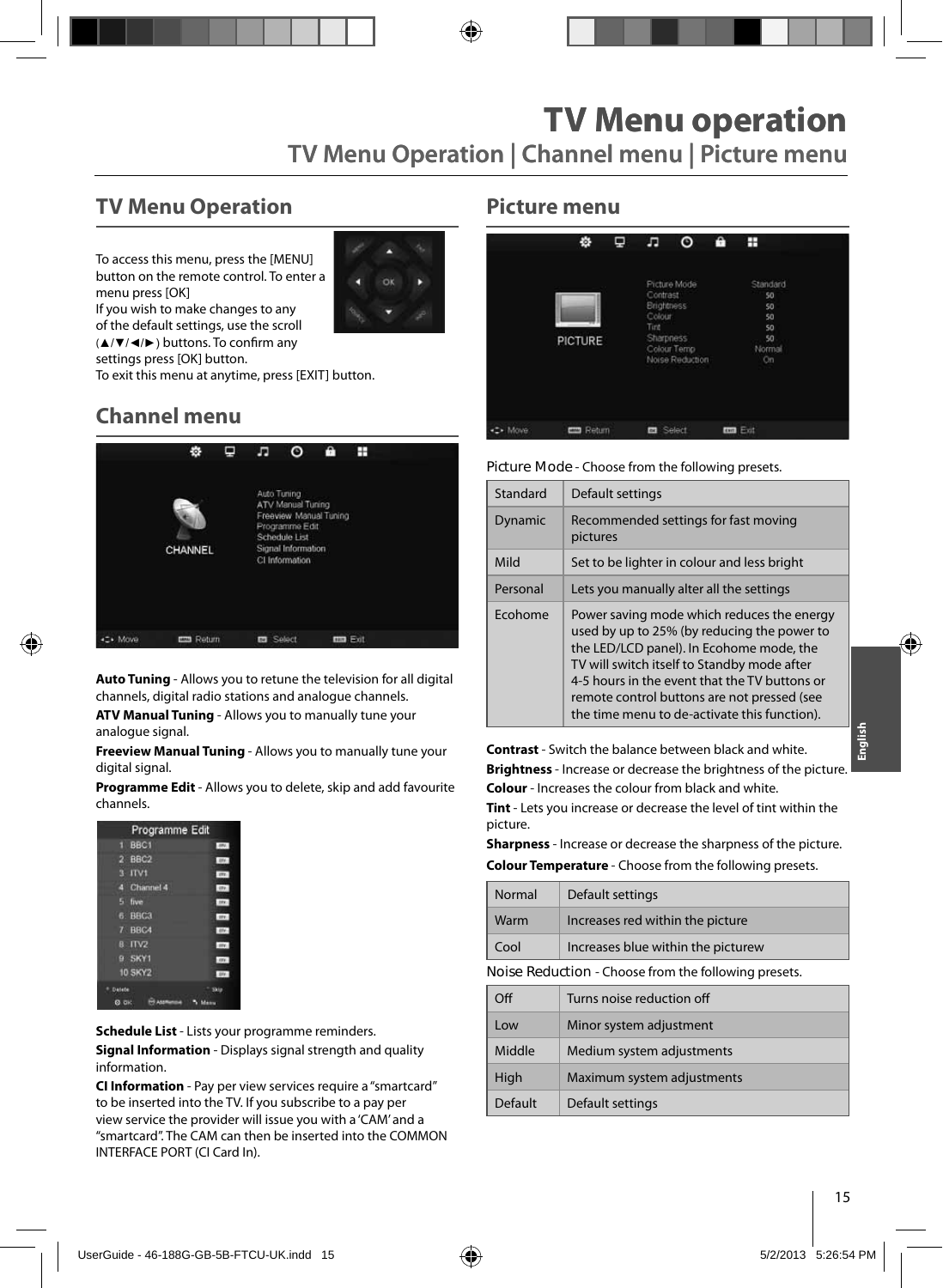# **TV Menu operation**

**Sound menu | Time menu | Lock menu**

### **Sound menu**

|         | 餋                 | ₽ | F                                              | $\circ$                                           | A | Ŧ                                              |  |
|---------|-------------------|---|------------------------------------------------|---------------------------------------------------|---|------------------------------------------------|--|
|         | SOUND             |   | Treble.<br><b>Bass</b><br>Balance<br>AD Switch | Sound Mode<br>Auto Volume Level<br>Digital Output |   | Standard<br>50<br>50<br>50<br>On<br>Auto<br>50 |  |
| C+ Move | <b>ESS</b> Return |   | 0 <sub>z</sub>                                 | Select                                            |   | m Ext                                          |  |

**Sound Mode** - Choose from the following presets:

| Standard      | Default settings                        |
|---------------|-----------------------------------------|
| <b>Music</b>  | Emphasises music over voices            |
| Movie         | Provides live and full sound for movies |
| Personal      | Selects your personal sound settings    |
| <b>Sports</b> | Emphasises sound for sports             |

Tip: Treble and bass levels can only be adjusted when the sound mode 'Personal' is selected.

**Treble** - To adjust the amount of high frequency within the sound.

**Bass** - To adjust the amount of low frequency within the sound. **Balance** - To switch the sound between the left and right speakers.

**Auto Volume Level (AVL)** - When 'on' is selected, the volume will stay at a constant level regardless of input/source.

**Digital Output** - This is the digital COAX Audio output. Choose from the following options:

| Ωff        | Default settings                                                                                                                                                   |
|------------|--------------------------------------------------------------------------------------------------------------------------------------------------------------------|
| Auto       | Emphasises music over voices                                                                                                                                       |
| <b>PCM</b> | Select this option if you are connecting to a<br>Stereo Hi-fi via coax cable (Pulse-code<br>modulation (PCM) is a digital representation<br>of an analogue signal) |

**AD Switch**- This allows the user to turn AD (Audio Description) on or off (Audio Description is a service available on certain programmes. It provides a description of what is happening during the selected programme for a person who is visually impaired)

#### **Time menu**

|          | 烧                | φ | Æ                                                      | ⊙                           | ê | H                                       |              |  |
|----------|------------------|---|--------------------------------------------------------|-----------------------------|---|-----------------------------------------|--------------|--|
|          | TIME             |   | Clock<br>Off Time<br>On Time<br>Time Zone<br>OSD Timer | Sleep Timer<br>Auto Standby |   | Off<br>Off<br>Off<br>Off<br>Off<br>30 s | 04/Aug 10:00 |  |
| +1+ Move | <b>Em</b> Return |   | <b>Ed</b> Select                                       |                             |   | <b>Do</b> Exit                          |              |  |

**Clock** - Set the date and time.

**Off Time** - Allows you to set a specific time for your TV to turn off .

**On Time** - Allows you to set a specific time for your TV to turn on, the channel it will then display, the source it will be on and also the volume. This function can then be toggled to repeat every day or a certain day.

**Time Zone** - Change your current time zone

**Sleep Timer** - Lets you set the sleep timer so the television automatically switches off after a set amount of time. Off -> 10min -> 20min -> 30min -> 60min -> 90min -> 120min -> 180min -> 240min.

Auto standby - Toggle the Function on and off.

**OSD Timer** - Lets you adjust the amount of time the On Screen Menu stays on the screen before disappearing

### **Lock Menu**



**System Lock** - Allows you to lock or unlock the menu. You will be asked to enter a 4 digit password use the **◄** button to quit the password input. Use the **►** button to clear. Default password is 0000.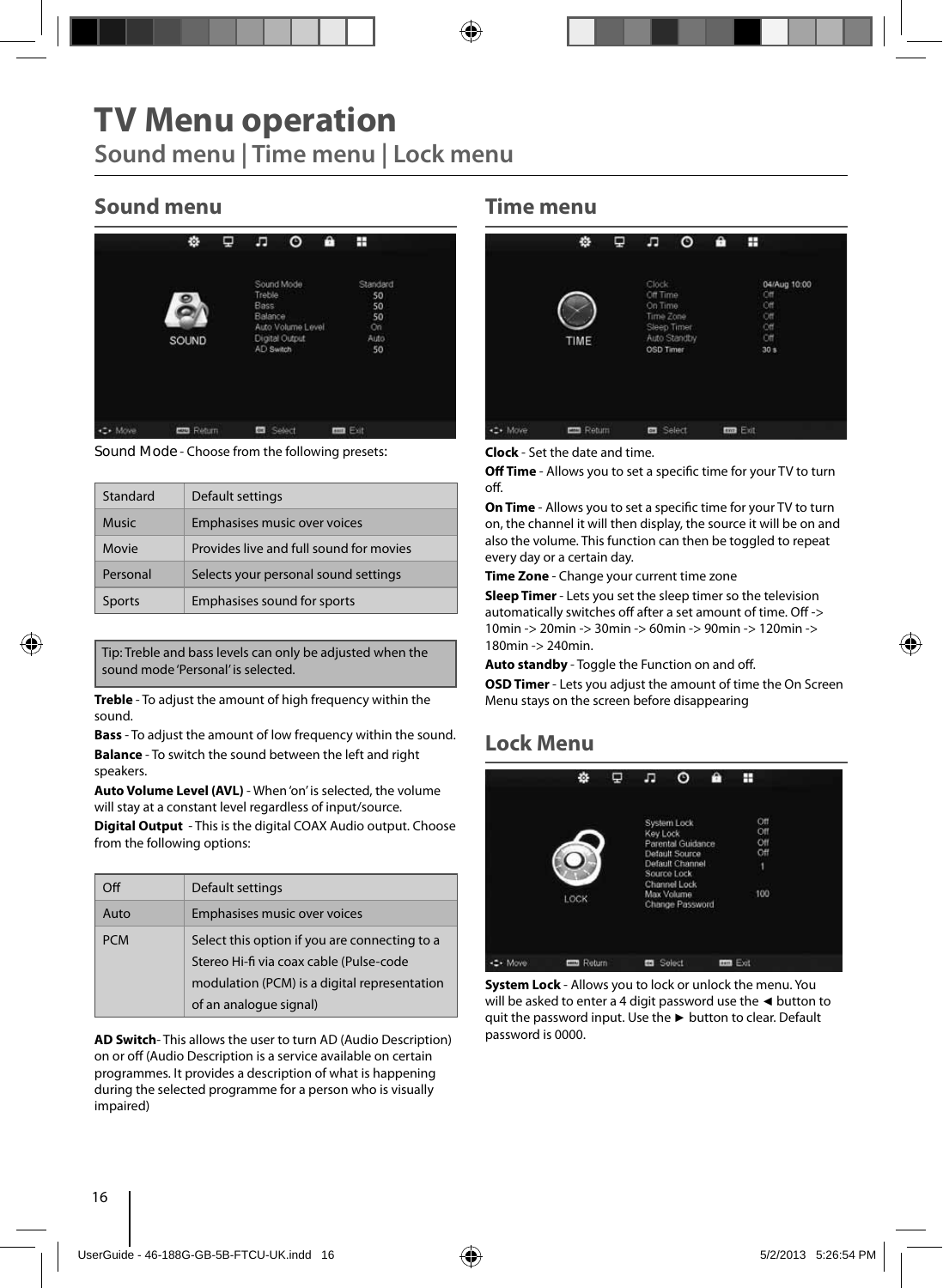### **TV Menu operation Setup menu**

**Key Lock** - Allows you to lock the buttons on the side of the TV set

**Parental Guidance** - Allows you to set the rating to block certain content based on age information

**Default Source** - Allows the user to set the default source. The default source is the source the TV starts on when first switched on

**Default Channel** - Allows the user to set a channel as the default channel on the Digital source. The default channel is the channel the TV starts on when first switched on

**Source Lock** - Allows you to lock the source menu

**Channel Lock** - Allows you to lock certain channels manually **Max Volume** - Allows you to adjust and set the maximum volume

**Change Password** - Allows you to change the password

#### **Setup menu**



**language** - Allows you to change the language of the menu.

**TT Language** - Encoding settings for the proper display of teletext characters

**Audio language** - Allows the user to change the audio language

**Subtitle Language** - Allows the user to change the subtitle language

**Hearing Impaired** - This allows the user to turn on the Hearing Impaired function, this produces subtitles on the screen which provide a description of what is happening during the selected program.

**Aspect Ratio** - Within the EU the picture format varies depending on the channel/broadcast. There are a number of different options to best meet your needs.

**Auto** - Automatically displays the best picture format. So the picture is in the correct position. May have black lines at the top/bottom and/or sides.

**Original** - Will display the picture from the broadcaster without any change.



**Zoom** - The picture is the correct proportion but zoomed in to fill the screen.

**4:3** - Displays the 4:3 picture in its original size. Side bars are shown to fill the 16:9 screen.

**16:9** - Fills the screen with a regular 16:9 signal and the 4:3 signal will be streched to fill the screen.



**14:9** - Displays the 14:9 picture in the correct proportion. As a result side bars are shown on the screen.

**Blue Screen** - Changes the background when there is no input between clear and a blue background (Only available on some sources).

#### **Reset:**

**Reset Menu System -** This resets the menus to factory settings.

**Reset TV Channels** - This clears all the TV channels from the television.

**Software Update (USB)** - From time to time we may release new firmware to improve the operation of the television (available to download). This menu lets you install the new software/firmware onto the television. Further details of how to do this will be issued with the firmware. Contact the helpline or refer to the 'product support' section of the website. \* after proper software update, remove USB device from TV and delete softwares from USB device.

**HDMI CEC (Consumer Electronic Control)** - Allows HDMI devices to control each other and allows the user to operate multiple devices with one remote control. (only available with compatible devices)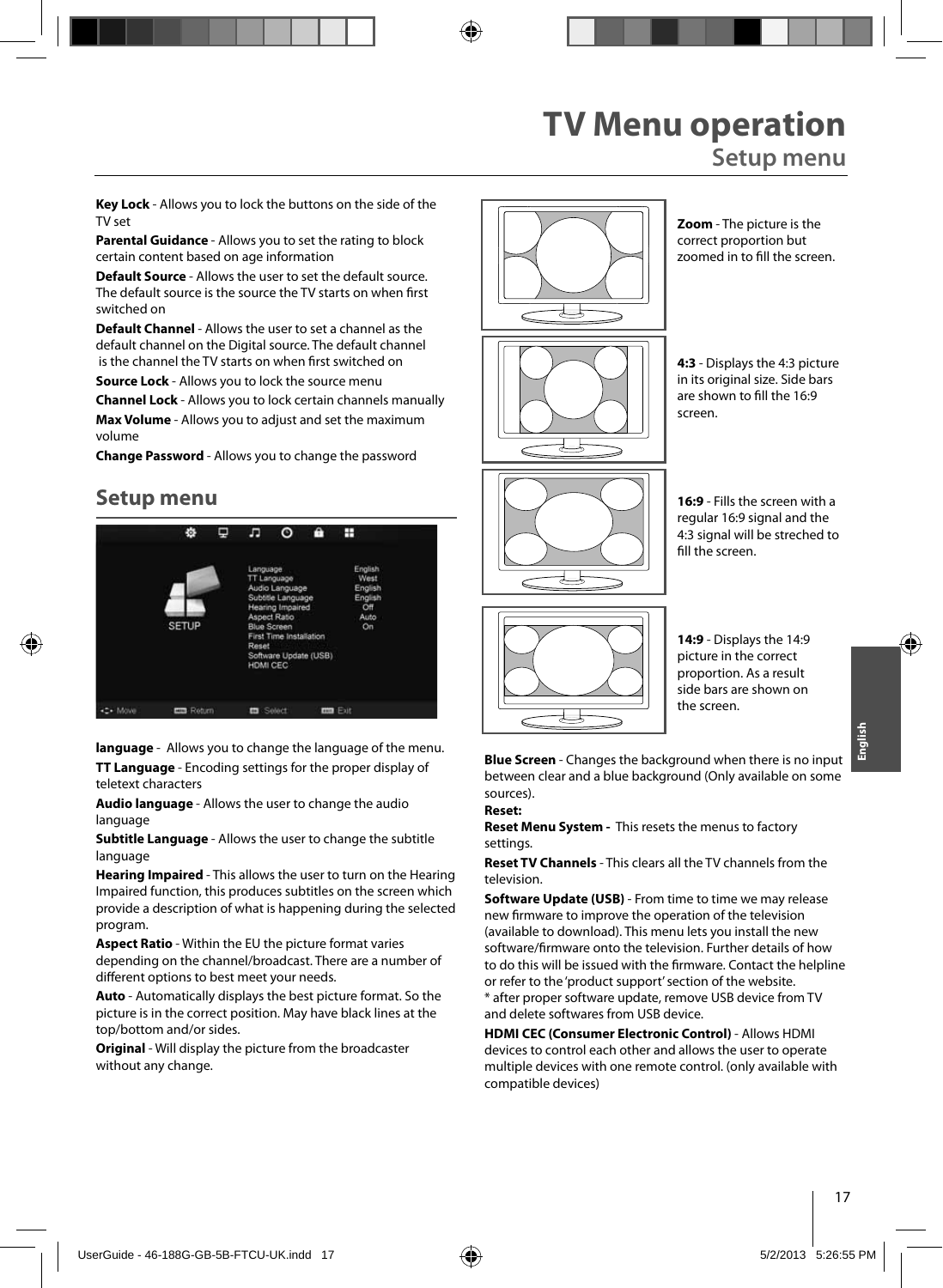### **Using the television as a computer monitor**

IMPORTANT – Before connecting the computer to the television you must ensure the computer settings are correct for the television. You MUST do this using your old monitor.

How to set up for Windows XP, Windows Vista & Windows 7 (connecting via VGA cable to the TV).

- 1. Switch on your computer.
- 2. When finished booting up right click your mouse anywhere on the screen.
- 3. Left click your mouse on Properties/ Personalise.
- 4. Left click your mouse on Setting/Display Settings. Ensure the screen resolution is set to what is shown in the technical specifications section toward the rear of this user guide. To correct the resolution to that of the television move the slider.
- 5. Left click your mouse on Advance/Advanced Settings and left click on Monitor.
- 6. Left click on the drop down for Screen refresh rate and select 60 Hertz, if you experience picture noise or 'flickering', select 50 hertz or 70 hertz.
- 7. Click on Apply, then click Yes and the settings will be saved.
- 8. Now switch off your computer and connect the television (as shown).
- 9. Switch on the TV, select the input/source to VGA/PC and re-start your PC.

#### **Connecting a Laptop**

In addition to the above if you are connecting a laptop to the television you will also need to activate the VGA connection on the laptop. This can vary based on the brand of laptop you have, on many brands/models, it is as per below.

- 1. Connect the laptop to the television.
- 2. On the Laptop push buttons The screen will now switch to the television.



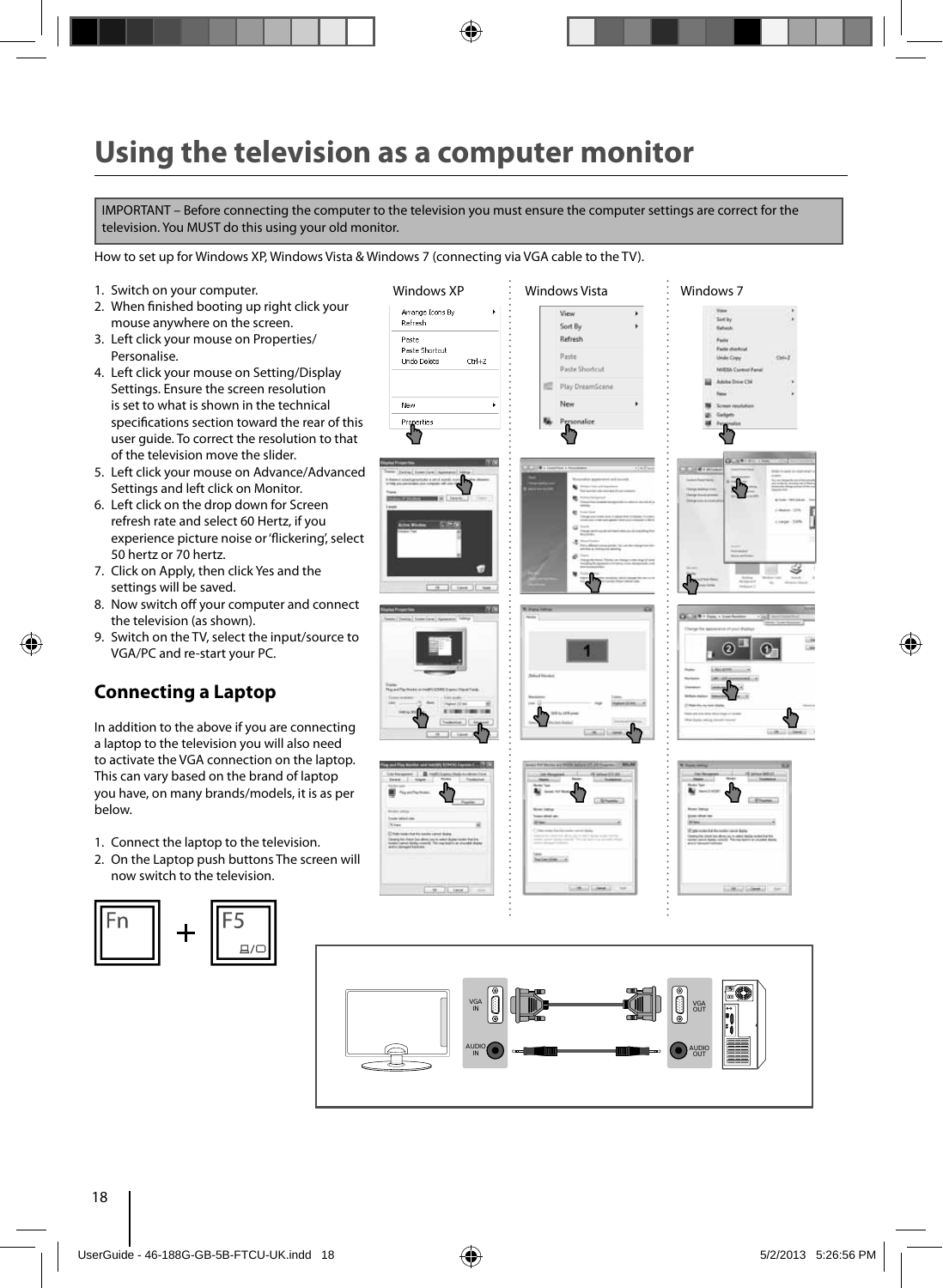### **PC Settings**



Auto Adjust - Lets you automatically configure the television to be used as a computer monitor.

**H Offset** - Changes the horizontal position of the picture. **V Off set** - Changes the vertical position of the picture.

Tip: If the computer is left in-active for a period of time, the television will switch into a 'sleep' state (the screen  $\vert$  will power off to save power). To switch back on press the **Postandby button. Position Resetting back to the original settings** 

### **7 Day TV Guide**

|                  |                                                                                                                                                                                                                                                                                                                         | 7 Day TV GUIDE                  |                                 |
|------------------|-------------------------------------------------------------------------------------------------------------------------------------------------------------------------------------------------------------------------------------------------------------------------------------------------------------------------|---------------------------------|---------------------------------|
| Season 2         | 10 Years Younger: The Challenge<br>Support worker Janice Cassidy's lifestyle of long working hours and a penchant for tanning<br>has taken its toll, while the stress of bringing up two daughters and heavy smoking has<br>affected interior designer Shere Morady. Surgeon Jan Stanek and the team set out to provide |                                 |                                 |
|                  |                                                                                                                                                                                                                                                                                                                         |                                 | 04 Aug 2010 10:42               |
| BBC <sub>1</sub> | 05:00-06:00                                                                                                                                                                                                                                                                                                             |                                 | 10 Years Younger: The Challenge |
| BBC <sub>2</sub> | 06:00-06:30                                                                                                                                                                                                                                                                                                             | The Simpsons                    |                                 |
| ITV1             | 06:30-07:00                                                                                                                                                                                                                                                                                                             | Hollyoaks                       |                                 |
| Channel 4        | 07:00-08:00                                                                                                                                                                                                                                                                                                             | Channel 4 News                  |                                 |
| five             | 08:00-09:00                                                                                                                                                                                                                                                                                                             | How to Look Good Naked          |                                 |
| BBC <sub>3</sub> | 09:00-10:00                                                                                                                                                                                                                                                                                                             |                                 | Newlyweds: The One Year Itch    |
| BBC4             | 10:00-11:15                                                                                                                                                                                                                                                                                                             | <b>Big Brother</b>              |                                 |
| ITV2             | 11:15-11:45                                                                                                                                                                                                                                                                                                             | The Big Bang Theory             |                                 |
| * Record         | * Remind                                                                                                                                                                                                                                                                                                                | Prev.Day<br><b>C. Maye View</b> | Next Day<br><b>O</b> Display    |

TV Guide is available in Digital TV mode. It provides

information about forthcoming programmes (where supported by the Digital channel). You can view the start and end time of all programmes and on all channels for the next 7 days and set reminders.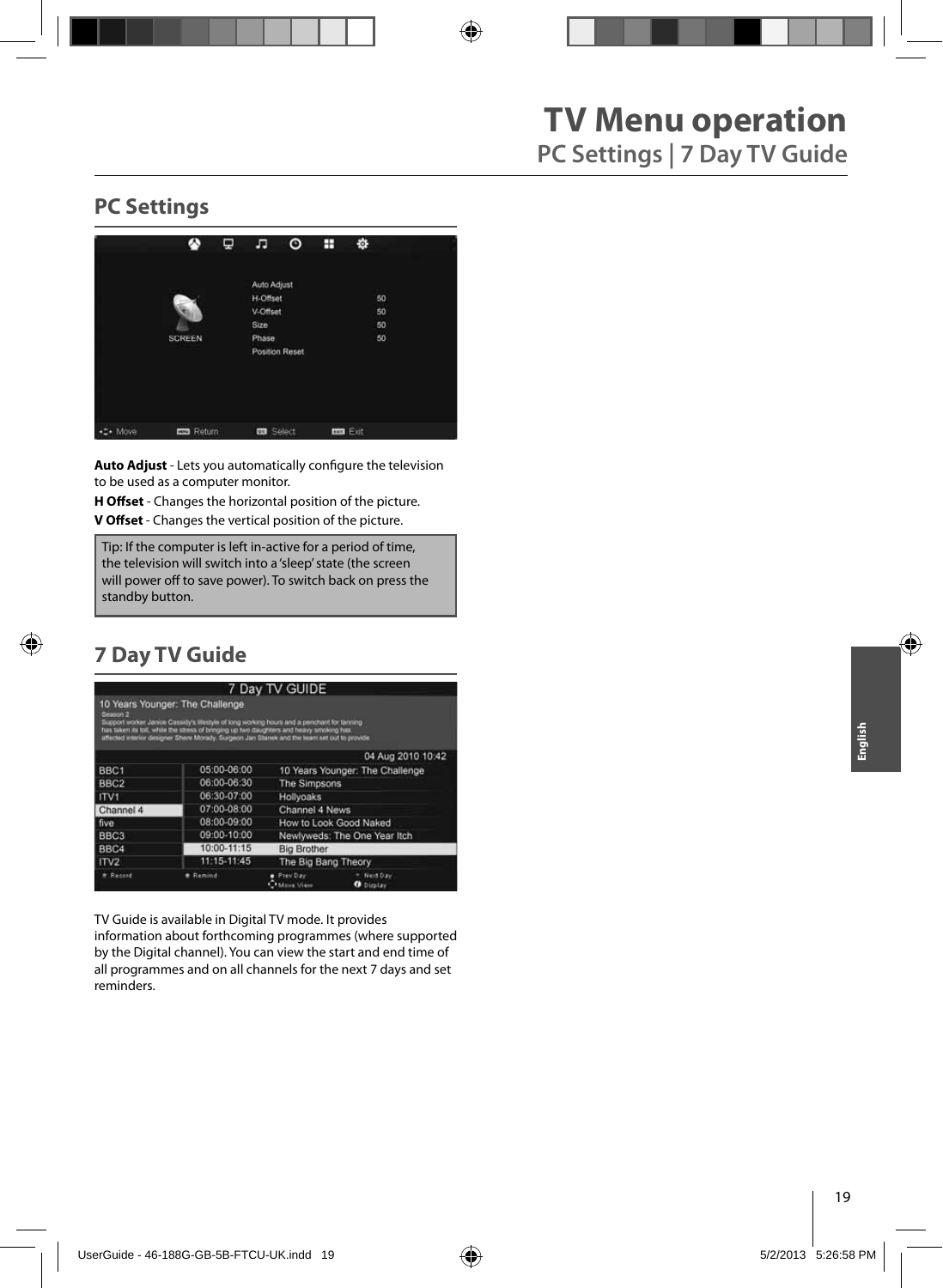# **TV Menu operation**

**USB mode / Media player**

### **USB mode / Media player**

USB mode offers playback of various different types of content that you have saved on your USB Memory Stick.

Please refer to technical specification page for compatible file types

On switching to USB source the above menu screen will appear. The content will be divided into Photo, Music, Movie and Text based on file type.



You can navigate through the menus using the scroll ▲/▼/◀/► buttons. To confirm the item you wish to play/view press [OK] button.



You can now access the item. Press OK to view.



Select the drive you require. (If your drive only has 1 partition you will only see 1 item).



While viewing you control the item using or by pressing ( i ) and using  $\triangle$ /▼/◄/► and (OK) shown in fig (1) below

Fig (1)

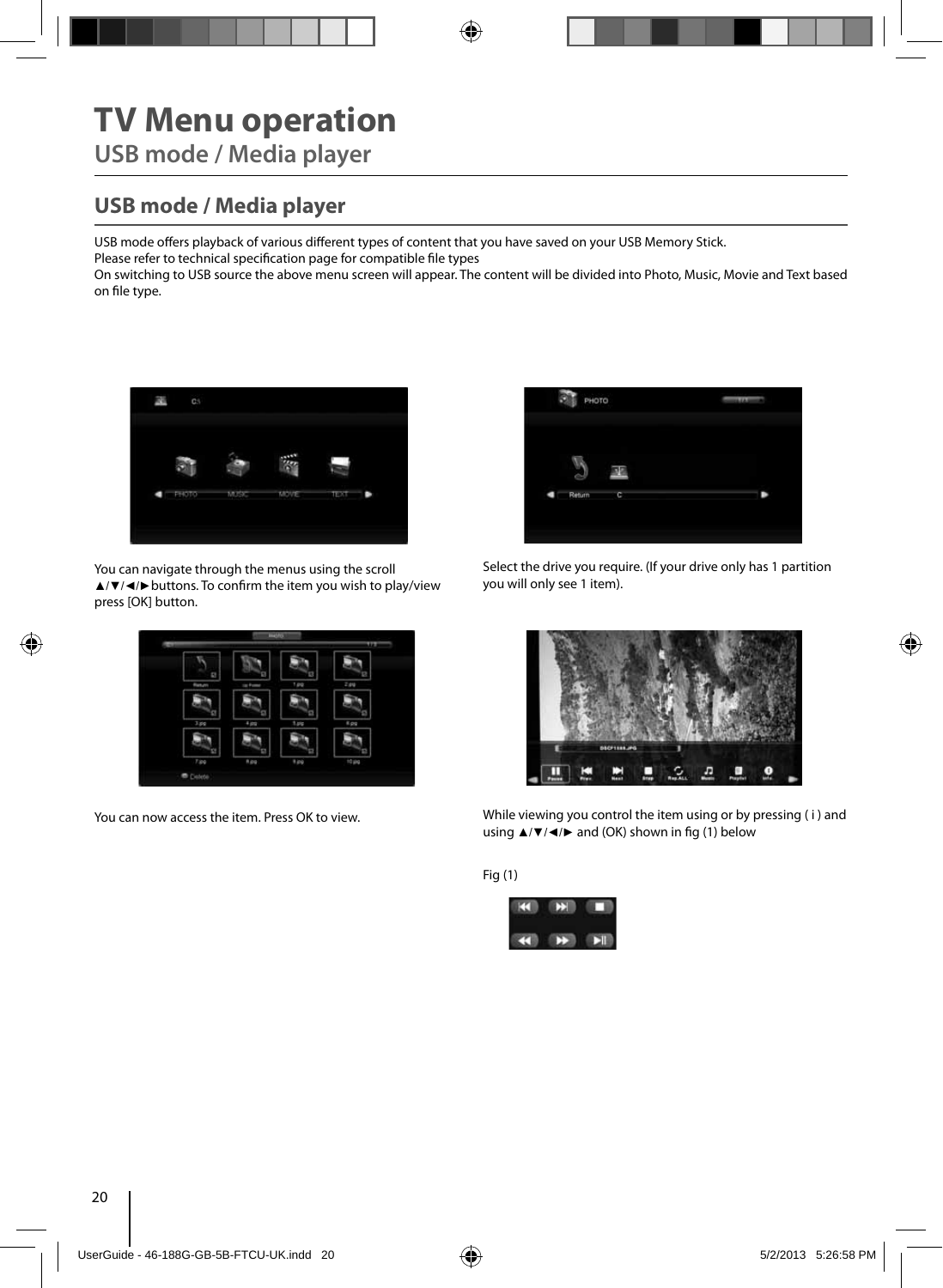# **OPERATING THE TV WITH A UNIVERSAL OR SKY (BSKYB) REMOTE CONTROL**

#### **Option 1) Connecting your TV to your Sky box (when both the TV and Sky Box are located in the same room)**

Depending on your Sky Box & TV model, connect either by SCART or HDMI cables (available separately)

If connecting by SCART, select the 'Input source' on the TV as SCART.

If connecting by HDMI, select the 'Input source' on the TV as HDMI (if the TV has more than 1 HDMI port, ensure you select the input source to match the HDMI numbered port on the rear of the TV)

If you wish to use your Sky remote to operate the TV's functions, you will need a Sky remote control (Revision 9 or later) and you will need to programme a 4 digit code into it. See bottom of this page.

# Sky Box SCART or HDMI cable

#### **Option 2) Connecting your TV to your Sky box (when your Sky box is located in a diff erent room to the TV)**

Please note, if you are adding a 'Magic Eye/TV Link' to your system so that you can use your Sky remote control to change the Sky channel in the room where the 2nd TV is located, please refer to the instructions included with the TV link/magic eye in order to ensure the RF or RF2 output on your Sky box is powered on. (The red LED light on the TV link/magic eye will light up if the RF / RF2 output is correctly set up) If you do not have the instructions that came with the TV link/magic eye, instructions on how to do it can be found on our web site.



1) To tune the TV to the Sky box, on the 2nd TV, select the 'Analogue' input source.

2) Select the channel that you wish to store the Sky

box/channel on. (If you do not use channels 1-5 because you no longer have analogue terrestrial channels after digital switchover, you may choose to select channel 1 to store the Sky box/channel, if you still have and use analogue channels 1-5, you may for example decide that channel 6 is the best option for you)

3) Press the corresponding number on the remote control to select the desired analogue channel chosen as per point 2 above. 4) On the TV remote control, press Menu. Now navigate through the menus to select Manual Tuning or Analogue Manual tuning (refer to the Tuning/Channel menu section of this user guide if necessary)

5) Manually tune in the channel (usually, the Sky box is at a frequency between 800Mhz and 850Mhz) once the Sky box/channel is found, press 'OK' to store it.

If you wish to use your Sky remote to operate the TV's functions, you will need a Sky remote control (Revision 9 or later) and you will need to programme a 4 digit code into it. See below.

#### **Using a Sky Remote or a Universal Remote to operate your TV**

Sky Remote Control, If you wish to use your Sky remote to operate the basic functions of your TV, you need to programme a 4 digit code into it. Please note. you will need the latest Sky Revision 9 remote control as this is the only version that includes the latest software/firmware necessary to operate this model of TV. All codes can be found on our website. If you wish to upgrade/ replace your existing Sky remote control to the latest version, you can do so on our web site.

Universal Remote Control, If you wish to use a Universal remote control to operate your TV, please refer to the web site for a full list of codes. (Please note we only have codes for One for All branded remote controls, if you have an alternative brand of Universal remote, please refer to the manufacturer for the code.)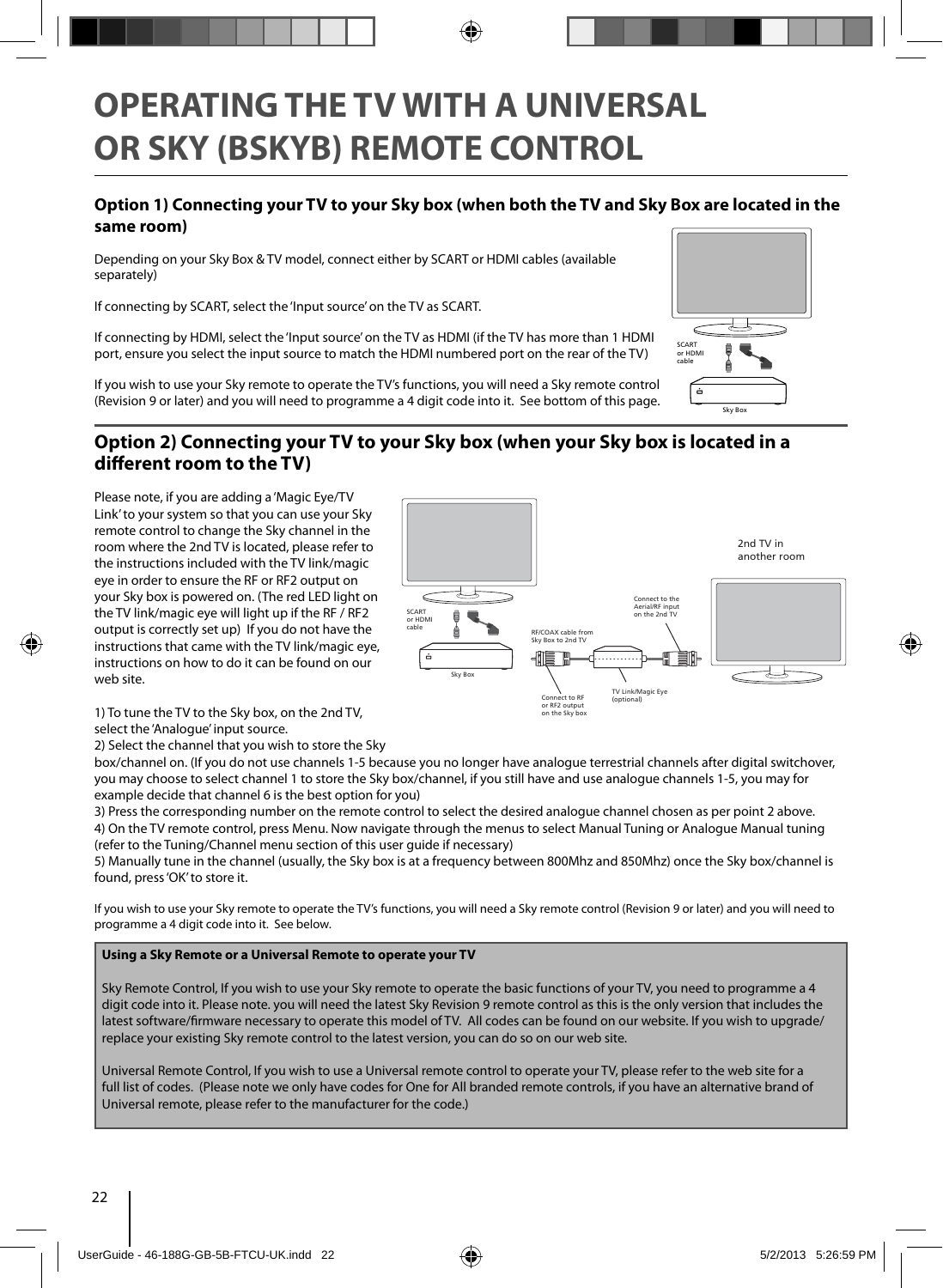# **Frequently asked questions**

| General                    | I would like to have louder<br>sound by connecting<br>additional speakers.                                                               | There are 2 options:<br>1) Use Digital COAX output connected to an external amplifier/surround sound<br>system.<br>2) Use the 3.5mm headphone output and a 3.5mm to phono cable (available<br>separately) to connect to an amplifier/surround sound system.                                                                                                                                                                                                                                                                                                                  |
|----------------------------|------------------------------------------------------------------------------------------------------------------------------------------|------------------------------------------------------------------------------------------------------------------------------------------------------------------------------------------------------------------------------------------------------------------------------------------------------------------------------------------------------------------------------------------------------------------------------------------------------------------------------------------------------------------------------------------------------------------------------|
| General                    | Why are some options in<br>the menu unavailable and<br>greyed out.                                                                       | Some options are only available in certain sources, i.e. HDMI, PC/VGA. They are<br>unavailable in the other sources where they have no affect.                                                                                                                                                                                                                                                                                                                                                                                                                               |
| General                    | Can I stop my TV turning off<br>after 4hrs?                                                                                              | Yes<br>1) In the picture settings menu, de-select Eco-home<br>2) In the time settings menu, scroll down to Auto standby and select OFF                                                                                                                                                                                                                                                                                                                                                                                                                                       |
| <b>TV</b>                  | I have tuned in Digital TV<br>but I am not receiving any<br>or all of the channels and/<br>or the channels I receive are<br>breaking up. | 1) Check you are in an area that can receive Digital TV.<br>2) Check you are using an aerial that is able to receive a good digital signal. In most<br>cases, you will need an outdoor digital hi-gain/wideband aerial. In areas that have<br>excellent digital coverage, you may be able to use a loft type aerial but it is highly<br>likely that you will also need to connect a booster between the back of the TV and the<br>TV aerial wall socket. Unfortunately, to receive a good enough digital signal, it is not<br>possible to use a portable/indoor type aerial. |
| <b>TV</b>                  | I have re-tuned my television<br>but when I switch it off it is<br>not storing the channels.                                             | Complete a first time installation, please refer to the set-up menu section of the<br>manual of how to do this.                                                                                                                                                                                                                                                                                                                                                                                                                                                              |
| <b>VCR/DVD</b><br>Recorder | I have connected the TV to<br>my VCR or DVD Recorder via<br>SCART but it is not recording.                                               | In addition to connecting via SCART, you should connect the aerial cable from the<br>wall socket to your VCR/DVD Recorder and another aerial cable from the VCR/DVD<br>Recorder to the TV.                                                                                                                                                                                                                                                                                                                                                                                   |
| <b>Game Consoles</b>       | I have connected my PS3 to<br>the TV via HDMI, but I am<br>not receiving any pictures or<br>sound on my Television.                      | 1) Ensure the TVs source is on HDMI.<br>2) Check your settings on your PS3 are as per the PS3 instruction manual.                                                                                                                                                                                                                                                                                                                                                                                                                                                            |
| <b>Game Consoles</b>       | I have connected my Xbox<br>360 to the TV via Component<br>Cables (Red, Green & Blue)<br>but I am not receiving any<br>sound.            | Component cables only provide HD Pictures. For the sound you will need to connect<br>the Red & White audio cables on the Xbox to the Red & White phono inputs on the<br>rear of the TV. Please refer to the 'Connections' pages.                                                                                                                                                                                                                                                                                                                                             |
| <b>USB Mode</b>            | I have inserted a USB Memory<br>Key, but the TV does not<br>recognise it.                                                                | Ensure the USB Memory Key is formatted to type FAT32.                                                                                                                                                                                                                                                                                                                                                                                                                                                                                                                        |
| <b>USB Mode</b>            | Using a USB portable hard<br>drive.                                                                                                      | If you wish to use a portable hard drive larger than 32GB, please note that it must<br>be formatted to the FAT32 file system in order to operate on this TV. Windows XP/<br>Vista computers are only capable of formatting up to 32GB, therefore, you will need a<br>software programme/utility to format larger hard drives. Please refer to the web site<br>for more information.                                                                                                                                                                                          |
| <b>System Lock</b>         | I have changed the password<br>on the television and now<br>forgotten it.                                                                | There is a master password of 4711, to gain access to the TV menu and reset the<br>normal password.                                                                                                                                                                                                                                                                                                                                                                                                                                                                          |

Notice: The supplier may change the software and on screen graphics without notice.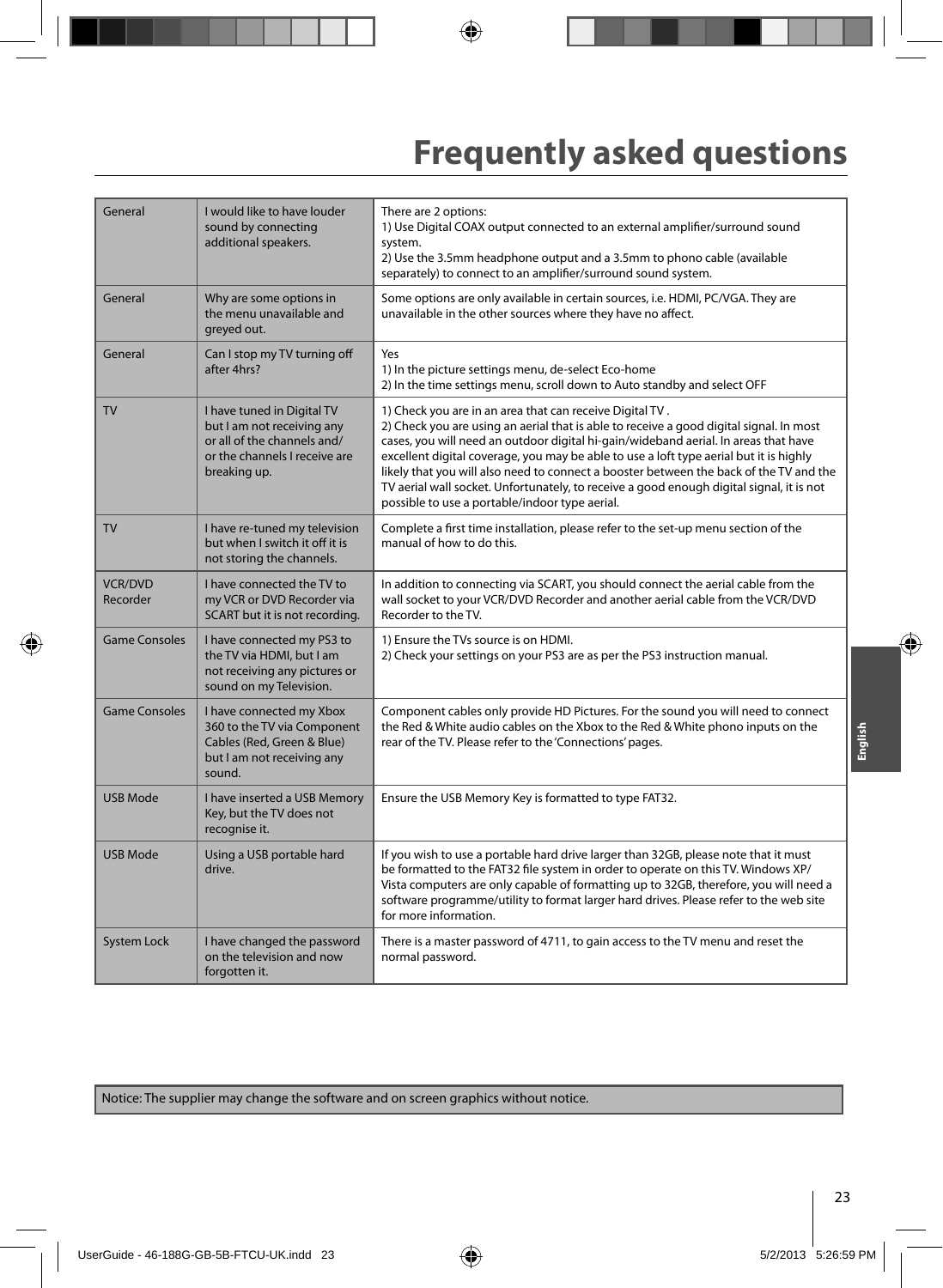# **Technical specification**

| Model                                   | 46/188G-GB-5B-FTCU-UK                                                                                                   |  |  |  |  |
|-----------------------------------------|-------------------------------------------------------------------------------------------------------------------------|--|--|--|--|
| Screen size (diagonal)                  | 46"/117cm                                                                                                               |  |  |  |  |
| <b>Resolution</b>                       | 1920x1080                                                                                                               |  |  |  |  |
| <b>RF</b>                               | 75 ohm- aerial/PAL-SECAM                                                                                                |  |  |  |  |
| <b>Video Inputs</b>                     | 3 x HDMI, 1 x VGA/PC, 1 x SCART, 1 x USB, 1 x Composite/Video, 1 x Component/YPbPr                                      |  |  |  |  |
| <b>Sound Inputs</b>                     | 1 x shared audio for Composite/Video & Component/YPbPr,<br>1 x 3.5mm jack for PC audio input                            |  |  |  |  |
| <b>Sound Outputs</b>                    | $1 \times$ COAX – audio output, $1 \times$ output for headphones                                                        |  |  |  |  |
| Sound power, watts                      | $2 \times 9$                                                                                                            |  |  |  |  |
| <b>Voltage and power</b><br>consumption | 110-240 V 50/60 Hz<br>For power usage please refer to information on the EEI label<br>(in standby mode less than 0,5 W) |  |  |  |  |
| Dimensions including<br>stand (mm)      | 1079W x 707H x 225D                                                                                                     |  |  |  |  |
| Net weight (Kgs)                        | 19.1                                                                                                                    |  |  |  |  |

| Media          | File Ext. | Codec                                                  |            |                           |
|----------------|-----------|--------------------------------------------------------|------------|---------------------------|
|                |           | Video                                                  | Audio      |                           |
| <b>Movie</b>   | .mpg      | Mpeg-1, Mpeg-2                                         |            | Max Resolution: 1920x1080 |
|                | .avi      | Xvid, MJPEG,<br>MPEG-4 SP/ASP                          |            | Max Data rate: 40Mbps     |
|                | .ts       | Mpeg-2                                                 |            | Max Resolution: 1920x1080 |
|                | .mov      | Mpeg-4 SP/ASP                                          | MP3, WMA   | Max Data rate: 40Mbps     |
|                | .mkv      |                                                        |            |                           |
|                | .dat      | Mpeg-1                                                 |            |                           |
|                | .mp4      | Mpeg-1, Mpeg-2                                         |            | Max Resolution: 1024x768  |
| <b>Music</b>   | .vob      | Mpeg-2                                                 |            | Max Data rate: 40Mbps     |
|                | mp3       |                                                        | MP3        | Sample Rate 16K-48KHz     |
|                | .wma      | $\overline{\phantom{0}}$                               | <b>WMA</b> | Bit rate: 32K - 442Kbps   |
| <b>Picture</b> | .jpg      | Progressive JPEG<br><b>Baseline JPEG</b><br><b>BMP</b> |            | Max Resolution: 1024x768  |
|                | .jpeg     |                                                        |            | Max Resolution: 8192x8192 |
|                | .bmp      |                                                        |            | Max Resolution: 6500x6500 |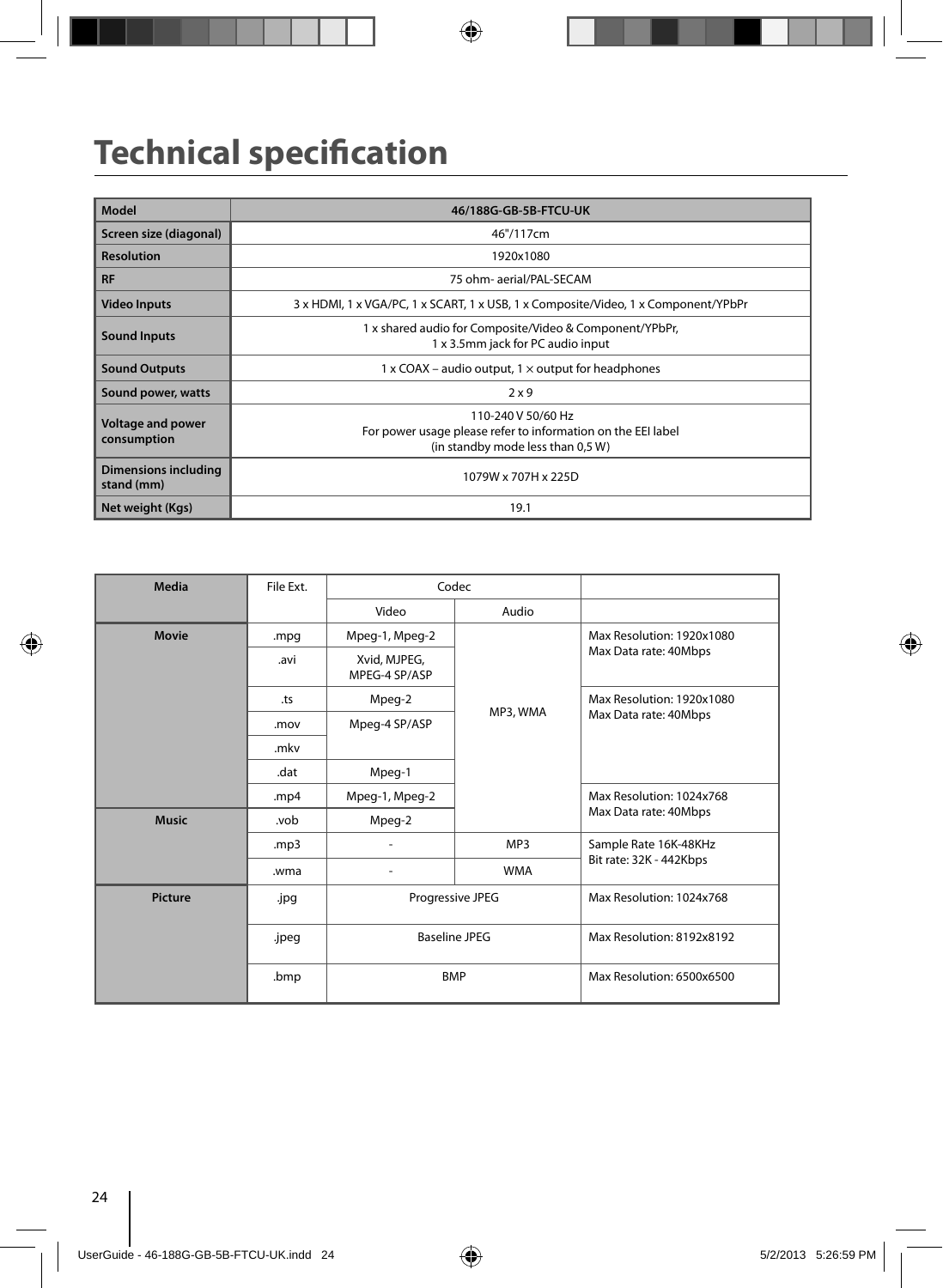# **Index**

| TV buttons & Source menu $\ldots \ldots \ldots \ldots \ldots \ldots \ldots \ldots \ldots 11$ |  |
|----------------------------------------------------------------------------------------------|--|
|                                                                                              |  |
|                                                                                              |  |
|                                                                                              |  |
|                                                                                              |  |
|                                                                                              |  |
|                                                                                              |  |